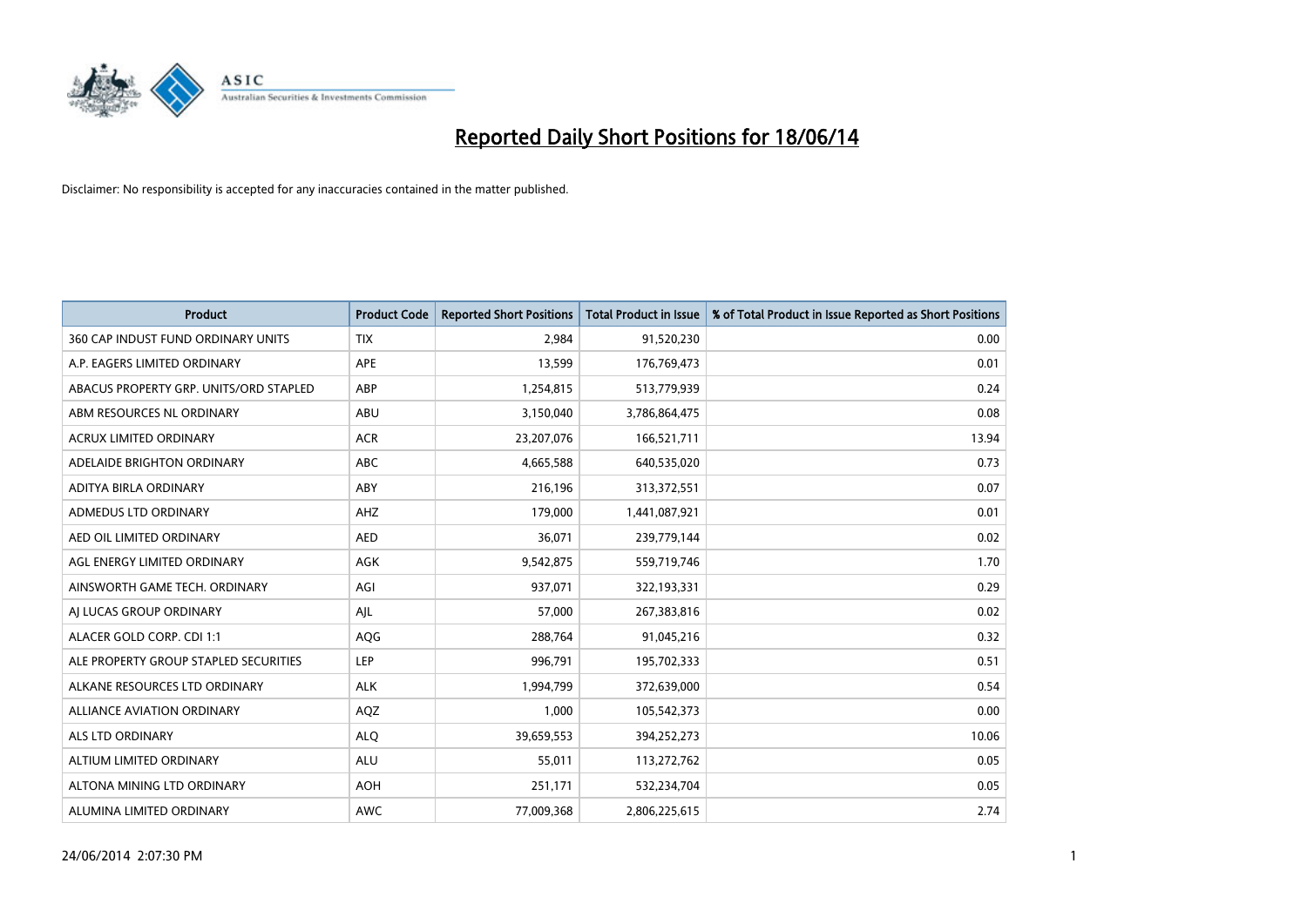

| <b>Product</b>                          | <b>Product Code</b> | <b>Reported Short Positions</b> | <b>Total Product in Issue</b> | % of Total Product in Issue Reported as Short Positions |
|-----------------------------------------|---------------------|---------------------------------|-------------------------------|---------------------------------------------------------|
| AMALGAMATED HOLDINGS ORDINARY           | AHD                 | 295                             | 157,859,301                   | 0.00                                                    |
| AMCOM TELECOMM, ORDINARY                | AMM                 | 2,147,766                       | 264,835,089                   | 0.81                                                    |
| AMCOR LIMITED ORDINARY                  | AMC                 | 7,595,570                       | 1,206,684,923                 | 0.63                                                    |
| AMP CAPITAL CHINA ORDINARY UNITS        | AGF                 | 10,984,000                      | 374,593,484                   | 2.93                                                    |
| AMP LIMITED ORDINARY                    | AMP                 | 41,337,350                      | 2,957,737,964                 | 1.40                                                    |
| ANSELL LIMITED ORDINARY                 | <b>ANN</b>          | 6,036,224                       | 152,937,881                   | 3.95                                                    |
| ANTARES ENERGY LTD ORDINARY             | AZZ                 | 434,327                         | 255,000,000                   | 0.17                                                    |
| ANZ BANKING GRP LTD ORDINARY            | ANZ                 | 12,186,889                      | 2,744,135,231                 | 0.44                                                    |
| APA GROUP STAPLED SECURITIES            | APA                 | 14,691,621                      | 835,750,807                   | 1.76                                                    |
| APN NEWS & MEDIA ORDINARY               | <b>APN</b>          | 3,736,957                       | 1,029,041,356                 | 0.36                                                    |
| AQUARIUS PLATINUM. ORDINARY             | AQP                 | 2,972,090                       | 1,464,310,359                 | 0.20                                                    |
| AQUILA RESOURCES ORDINARY               | <b>AQA</b>          | 2,119,129                       | 411,804,442                   | 0.51                                                    |
| ARAFURA RESOURCE LTD ORDINARY           | <b>ARU</b>          | $\overline{2}$                  | 441,270,644                   | 0.00                                                    |
| ARB CORPORATION ORDINARY                | ARP                 | 1,963,532                       | 72,493,302                    | 2.71                                                    |
| ARDENT LEISURE GROUP STAPLED SECURITIES | AAD                 | 6,405,093                       | 405,055,708                   | 1.58                                                    |
| ARENA REIT. ORDINARY UNITS              | <b>ARF</b>          | 5,341                           | 211,495,653                   | 0.00                                                    |
| ARISTOCRAT LEISURE ORDINARY             | ALL                 | 5,578,252                       | 551,418,047                   | 1.01                                                    |
| ARRIUM LTD ORDINARY                     | ARI                 | 15,109,102                      | 1,366,183,142                 | 1.11                                                    |
| ASCIANO LIMITED ORDINARY                | <b>AIO</b>          | 9,758,102                       | 975,385,664                   | 1.00                                                    |
| ASG GROUP LIMITED ORDINARY              | ASZ                 | 568,838                         | 206,720,839                   | 0.28                                                    |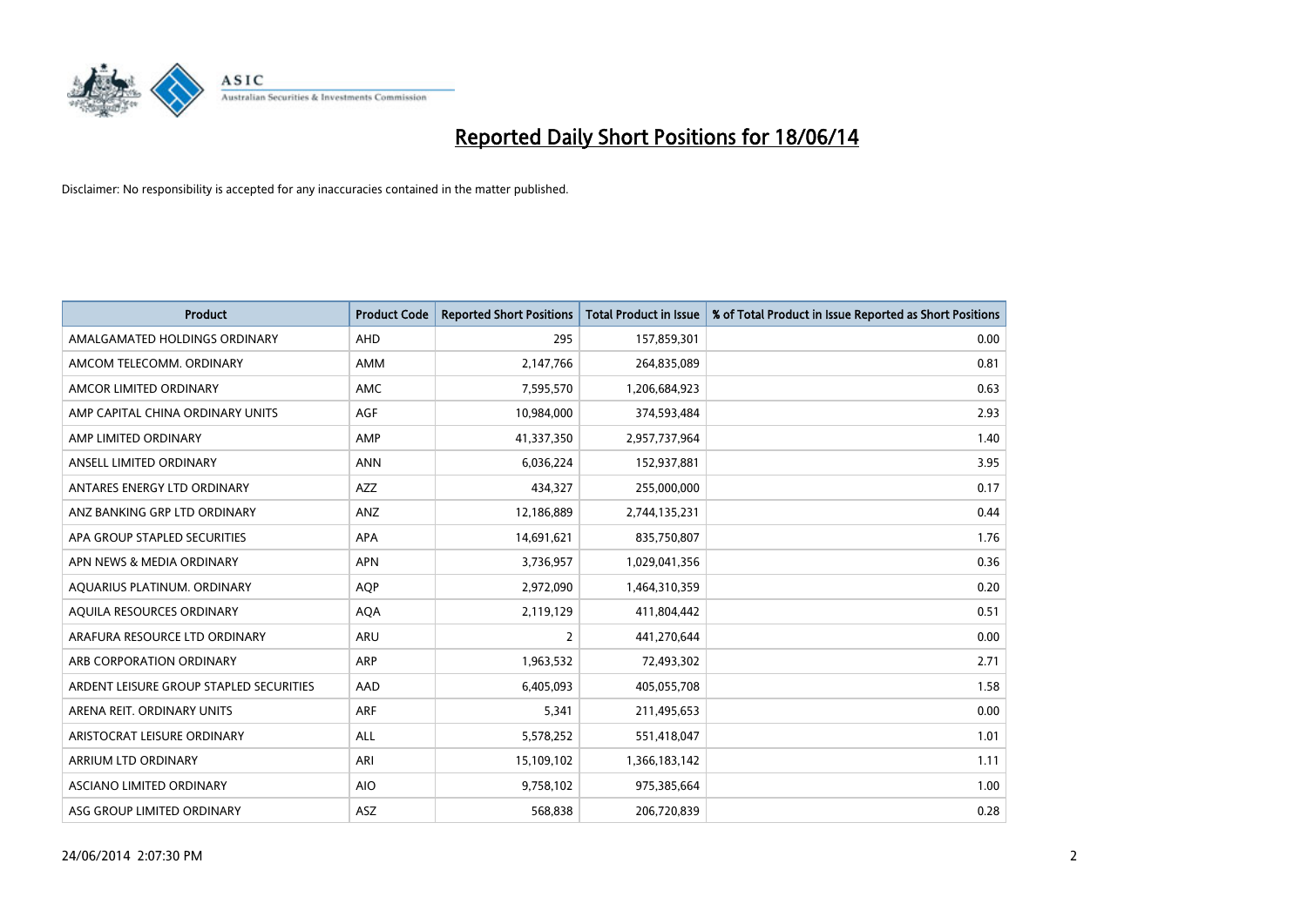

| <b>Product</b>                            | <b>Product Code</b> | <b>Reported Short Positions</b> | <b>Total Product in Issue</b> | % of Total Product in Issue Reported as Short Positions |
|-------------------------------------------|---------------------|---------------------------------|-------------------------------|---------------------------------------------------------|
| ASPEN GROUP ORD/UNITS STAPLED             | <b>APZ</b>          | 17,943                          | 119,948,774                   | 0.01                                                    |
| ASTRO JAP PROP GROUP STAPLED US PROHIBIT. | AJA                 | 27,015                          | 67,211,752                    | 0.04                                                    |
| ASX LIMITED ORDINARY                      | <b>ASX</b>          | 5,070,776                       | 193,595,162                   | 2.62                                                    |
| ATLAS IRON LIMITED ORDINARY               | AGO                 | 83,300,992                      | 915,496,158                   | 9.10                                                    |
| ATRUM COAL NL ORDINARY                    | ATU                 | 352,513                         | 76,305,842                    | 0.46                                                    |
| AUCKLAND INTERNATION ORDINARY             | <b>AIA</b>          | 2,450                           | 1,190,484,097                 | 0.00                                                    |
| AURIZON HOLDINGS LTD ORDINARY             | AZJ                 | 9,679,591                       | 2,137,284,503                 | 0.45                                                    |
| AURORA OIL & GAS ORDINARY                 | <b>AUT</b>          | 15,477                          | 448,785,778                   | 0.00                                                    |
| AUSDRILL LIMITED ORDINARY                 | <b>ASL</b>          | 27,506,388                      | 312,277,224                   | 8.81                                                    |
| AUSENCO LIMITED ORDINARY                  | AAX                 | 3,727,337                       | 168,449,799                   | 2.21                                                    |
| AUSTAL LIMITED ORDINARY                   | ASB                 | 138,534                         | 346,379,377                   | 0.04                                                    |
| AUSTBROKERS HOLDINGS ORDINARY             | <b>AUB</b>          | 56,375                          | 59,955,596                    | 0.09                                                    |
| AUSTIN ENGINEERING ORDINARY               | ANG                 | 1,311,394                       | 84,274,004                    | 1.56                                                    |
| AUSTRALAND PROPERTY STAPLED SECURITY      | <b>ALZ</b>          | 627,770                         | 578,984,528                   | 0.11                                                    |
| AUSTRALIAN AGRICULT, ORDINARY             | <b>AAC</b>          | 3,505,446                       | 532,474,721                   | 0.66                                                    |
| AUSTRALIAN FOUNDAT. ORDINARY              | AFI                 | 100                             | 1,049,055,166                 | 0.00                                                    |
| AUSTRALIAN INFR LTD ORDINARY              | <b>AIX</b>          | 14,364                          | 620,733,944                   | 0.00                                                    |
| AUSTRALIAN PHARM. ORDINARY                | API                 | 10,804,414                      | 488,115,883                   | 2.21                                                    |
| AUTOMOTIVE HOLDINGS ORDINARY              | AHE                 | 409,431                         | 306,437,941                   | 0.13                                                    |
| AVEO GROUP STAPLED SECURITIES             | AOG                 | 10,456,006                      | 500,111,460                   | 2.09                                                    |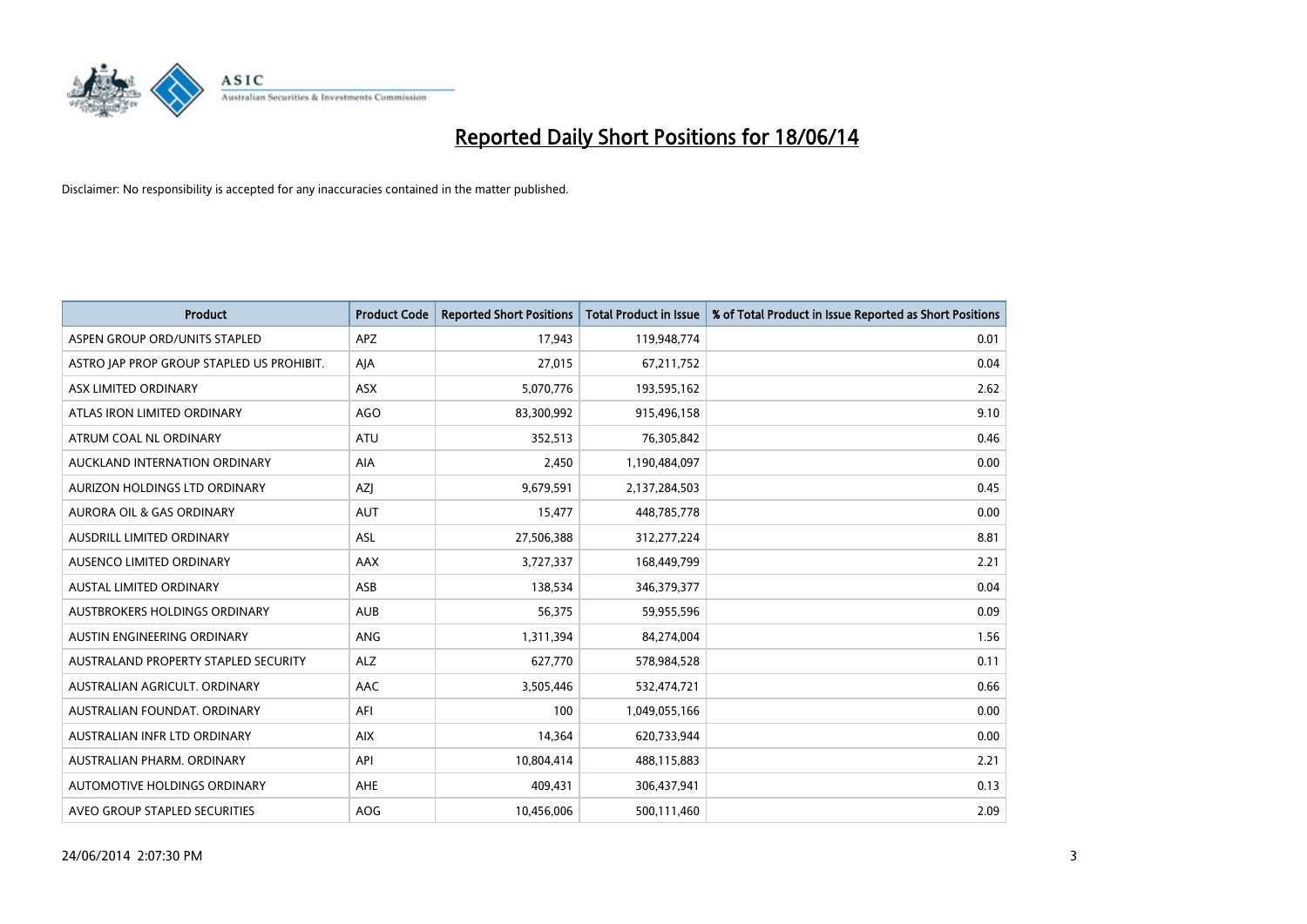

| <b>Product</b>                       | <b>Product Code</b> | <b>Reported Short Positions</b> | <b>Total Product in Issue</b> | % of Total Product in Issue Reported as Short Positions |
|--------------------------------------|---------------------|---------------------------------|-------------------------------|---------------------------------------------------------|
| AWE LIMITED ORDINARY                 | <b>AWE</b>          | 2,014,060                       | 522,696,385                   | 0.39                                                    |
| AZONTO PET LTD ORDINARY              | APY                 | $\mathbf{1}$                    | 1,158,625,100                 | 0.00                                                    |
| AZUMAH RESOURCES ORDINARY            | <b>AZM</b>          | $\mathbf{1}$                    | 356,189,096                   | 0.00                                                    |
| BANDANNA ENERGY ORDINARY             | <b>BND</b>          | 23,973,813                      | 528,481,199                   | 4.54                                                    |
| BANK OF QUEENSLAND. ORDINARY         | <b>BOQ</b>          | 1,697,374                       | 362,516,534                   | 0.47                                                    |
| <b>BANNERMAN RESOURCES ORDINARY</b>  | <b>BMN</b>          | 153,979                         | 324,938,790                   | 0.05                                                    |
| <b>BASE RES LIMITED ORDINARY</b>     | <b>BSE</b>          | 5,517,119                       | 561,840,029                   | 0.98                                                    |
| BATHURST RES LTD. ORDINARY           | <b>BRL</b>          | 6,446,389                       | 944,931,961                   | 0.68                                                    |
| <b>BC IRON LIMITED ORDINARY</b>      | <b>BCI</b>          | 3,661,289                       | 124,028,630                   | 2.95                                                    |
| BEACH ENERGY LIMITED ORDINARY        | <b>BPT</b>          | 16,436,959                      | 1,291,666,518                 | 1.27                                                    |
| BEADELL RESOURCE LTD ORDINARY        | <b>BDR</b>          | 29,588,197                      | 792,057,280                   | 3.74                                                    |
| <b>BEGA CHEESE LTD ORDINARY</b>      | <b>BGA</b>          | 686,998                         | 152,245,802                   | 0.45                                                    |
| BENDIGO AND ADELAIDE ORDINARY        | <b>BEN</b>          | 11,625,494                      | 433,908,388                   | 2.68                                                    |
| BENITEC BIOPHARMA ORDINARY           | <b>BLT</b>          | 30,334                          | 114,898,793                   | 0.03                                                    |
| BENTHAM IMF LTD ORDINARY             | <b>IMF</b>          | 4,329,554                       | 165,370,269                   | 2.62                                                    |
| BERKELEY RESOURCES ORDINARY          | <b>BKY</b>          | 227,830                         | 180,361,323                   | 0.13                                                    |
| BETASHARES ASX RES ETF UNITS         | <b>ORE</b>          | 517,432                         | 2,922,150                     | 17.71                                                   |
| <b>BHP BILLITON LIMITED ORDINARY</b> | <b>BHP</b>          | 9,539,287                       | 3,211,691,105                 | 0.30                                                    |
| <b>BIGAIR GROUP LIMITED ORDINARY</b> | <b>BGL</b>          | 45,540                          | 172,872,340                   | 0.03                                                    |
| <b>BILLABONG ORDINARY</b>            | <b>BBG</b>          | 14,679,815                      | 990,370,034                   | 1.48                                                    |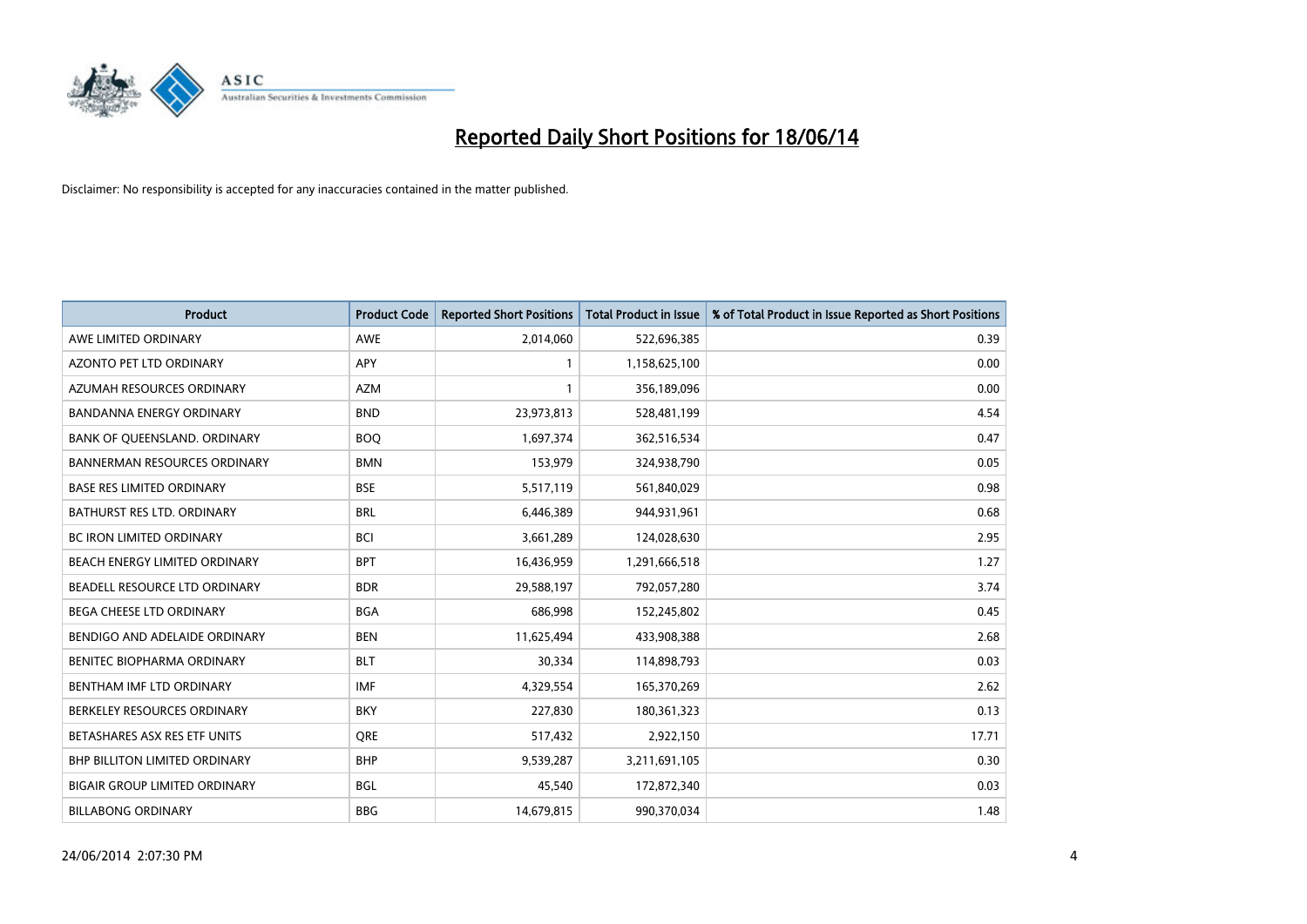

| <b>Product</b>                                | <b>Product Code</b> | <b>Reported Short Positions</b> | <b>Total Product in Issue</b> | % of Total Product in Issue Reported as Short Positions |
|-----------------------------------------------|---------------------|---------------------------------|-------------------------------|---------------------------------------------------------|
| <b>BIONOMICS LIMITED ORDINARY</b>             | <b>BNO</b>          | 97,670                          | 417,342,567                   | 0.02                                                    |
| BLACKMORES LIMITED ORDINARY                   | BKL                 | 9,518                           | 17,113,392                    | 0.06                                                    |
| <b>BLACKTHORN RESOURCES ORD US PROHIBITED</b> | <b>BTR</b>          | 229,296                         | 164,285,950                   | 0.14                                                    |
| <b>BLUESCOPE STEEL LTD ORDINARY</b>           | <b>BSL</b>          | 1,367,769                       | 558,848,896                   | 0.24                                                    |
| <b>BOART LONGYEAR ORDINARY</b>                | <b>BLY</b>          | 42,616,156                      | 461,163,412                   | 9.24                                                    |
| <b>BORAL LIMITED, ORDINARY</b>                | <b>BLD</b>          | 20,660,912                      | 782,736,249                   | 2.64                                                    |
| <b>BRADKEN LIMITED ORDINARY</b>               | <b>BKN</b>          | 13,016,769                      | 171,027,249                   | 7.61                                                    |
| <b>BRAMBLES LIMITED ORDINARY</b>              | <b>BXB</b>          | 1,541,374                       | 1,562,945,947                 | 0.10                                                    |
| <b>BREVILLE GROUP LTD ORDINARY</b>            | <b>BRG</b>          | 3,052,697                       | 130,095,322                   | 2.35                                                    |
| <b>BRICKWORKS LIMITED ORDINARY</b>            | <b>BKW</b>          | 70,860                          | 148,038,996                   | 0.05                                                    |
| BROCKMAN MINING LTD ORDINARY                  | <b>BCK</b>          | 36                              | 8,381,982,131                 | 0.00                                                    |
| BT INVESTMENT MNGMNT ORDINARY                 | <b>BTT</b>          | 143,436                         | 282,727,073                   | 0.05                                                    |
| <b>BURU ENERGY ORDINARY</b>                   | <b>BRU</b>          | 16,852,378                      | 298,505,530                   | 5.65                                                    |
| <b>BWP TRUST ORDINARY UNITS</b>               | <b>BWP</b>          | 8,476,709                       | 634,395,195                   | 1.34                                                    |
| <b>CABCHARGE AUSTRALIA ORDINARY</b>           | CAB                 | 9,926,420                       | 120,430,683                   | 8.24                                                    |
| CALIBRE GROUP LTD ORDINARY                    | <b>CGH</b>          | 2,293                           | 333,200,148                   | 0.00                                                    |
| CALTEX AUSTRALIA ORDINARY                     | <b>CTX</b>          | 1,631,478                       | 270,000,000                   | 0.60                                                    |
| CAPE LAMBERT RES LTD ORDINARY                 | <b>CFE</b>          | 9,274                           | 635,727,857                   | 0.00                                                    |
| <b>CAPITOL HEALTH ORDINARY</b>                | CAJ                 | 248,253                         | 431,180,115                   | 0.06                                                    |
| <b>CARDNO LIMITED ORDINARY</b>                | CDD                 | 6,985,805                       | 162,627,638                   | 4.30                                                    |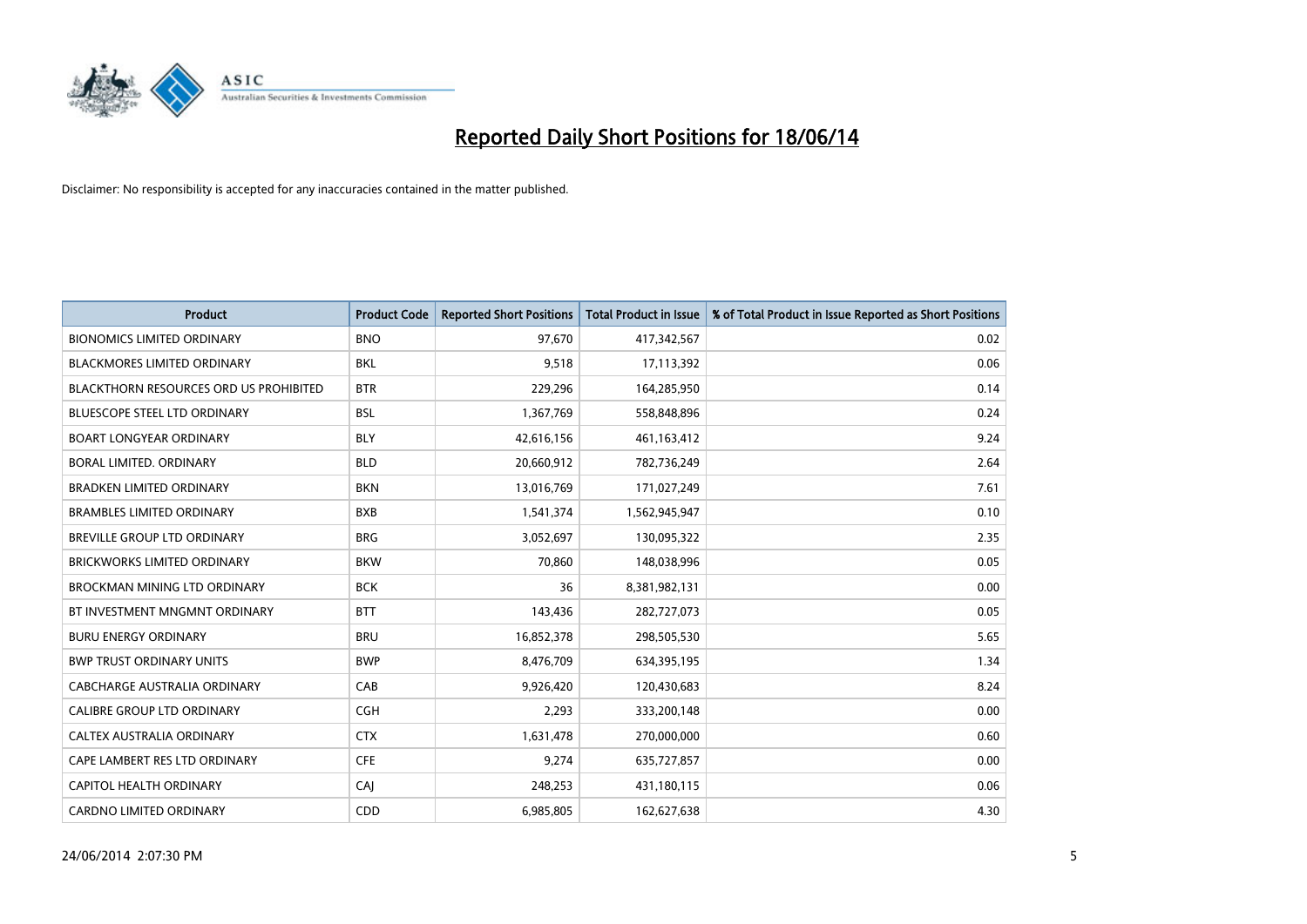

| <b>Product</b>                          | <b>Product Code</b> | <b>Reported Short Positions</b> | <b>Total Product in Issue</b> | % of Total Product in Issue Reported as Short Positions |
|-----------------------------------------|---------------------|---------------------------------|-------------------------------|---------------------------------------------------------|
| <b>CARINDALE PROPERTY UNIT</b>          | <b>CDP</b>          | 2,088                           | 70,000,000                    | 0.00                                                    |
| CARNARVON PETROLEUM ORDINARY            | <b>CVN</b>          | 118,028                         | 987,176,977                   | 0.01                                                    |
| CARSALES.COM LTD ORDINARY               | <b>CRZ</b>          | 6,725,033                       | 237,828,965                   | 2.83                                                    |
| CASH CONVERTERS ORDINARY                | CCV                 | 10,833,395                      | 428,886,124                   | 2.53                                                    |
| CEDAR WOODS PROP. ORDINARY              | <b>CWP</b>          | 182,415                         | 77,595,785                    | 0.24                                                    |
| CENTRAL PETROLEUM ORDINARY              | <b>CTP</b>          | 1,332,159                       | 348,718,957                   | 0.38                                                    |
| CERAMIC FUEL CELLS ORDINARY             | <b>CFU</b>          | 4,058                           | 2,478,608,474                 | 0.00                                                    |
| CFS RETAIL TRUST GRP STAPLED SECURITIES | <b>CFX</b>          | 68,202,408                      | 3,018,050,810                 | 2.26                                                    |
| <b>CHALLENGER LIMITED ORDINARY</b>      | <b>CGF</b>          | 1,648,019                       | 530,862,585                   | 0.31                                                    |
| CHANDLER MACLEOD LTD ORDINARY           | <b>CMG</b>          | $\mathbf{1}$                    | 547,985,086                   | 0.00                                                    |
| CHARTER HALL GROUP STAPLED US PROHIBIT. | <b>CHC</b>          | 698,658                         | 347,925,558                   | 0.20                                                    |
| <b>CHARTER HALL RETAIL UNITS</b>        | <b>CQR</b>          | 11,481,276                      | 369,040,750                   | 3.11                                                    |
| <b>CHORUS LIMITED ORDINARY</b>          | <b>CNU</b>          | 130,631                         | 396,369,767                   | 0.03                                                    |
| COAL OF AFRICA LTD ORDINARY             | <b>CZA</b>          | 426                             | 1,048,368,613                 | 0.00                                                    |
| <b>COALSPUR MINES LTD ORDINARY</b>      | <b>CPL</b>          | 3,242,509                       | 641,394,435                   | 0.51                                                    |
| <b>COBAR CONSOLIDATED ORDINARY</b>      | CCU                 | 100,000                         | 329,715,353                   | 0.03                                                    |
| COCA-COLA AMATIL ORDINARY               | <b>CCL</b>          | 7,559,085                       | 763,590,249                   | 0.99                                                    |
| COCHLEAR LIMITED ORDINARY               | <b>COH</b>          | 10,341,507                      | 57,062,020                    | 18.12                                                   |
| <b>COCKATOO COAL ORDINARY</b>           | <b>COK</b>          | 167,987                         | 4,560,196,928                 | 0.00                                                    |
| CODAN LIMITED ORDINARY                  | <b>CDA</b>          | 767,309                         | 176,969,924                   | 0.43                                                    |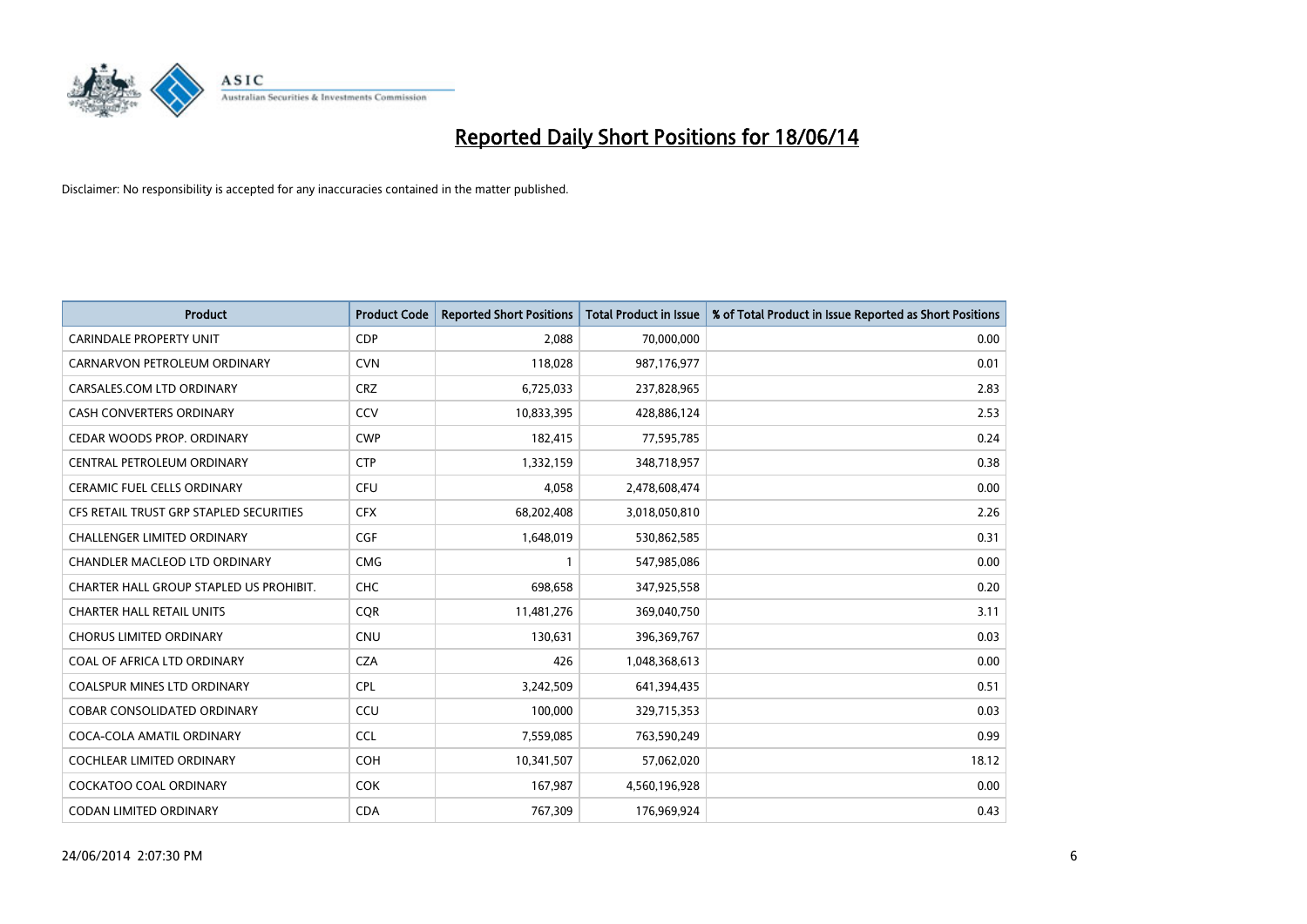

| <b>Product</b>                          | <b>Product Code</b> | <b>Reported Short Positions</b> | <b>Total Product in Issue</b> | % of Total Product in Issue Reported as Short Positions |
|-----------------------------------------|---------------------|---------------------------------|-------------------------------|---------------------------------------------------------|
| COFFEY INTERNATIONAL ORDINARY           | <b>COF</b>          | 7,994                           | 255,833,165                   | 0.00                                                    |
| <b>COKAL LTD ORDINARY</b>               | <b>CKA</b>          | 6,820                           | 471,103,926                   | 0.00                                                    |
| <b>COLLECTION HOUSE ORDINARY</b>        | <b>CLH</b>          | 2,156,476                       | 129,717,785                   | 1.66                                                    |
| COLLINS FOODS LTD ORDINARY              | <b>CKF</b>          | 18,369                          | 93,000,003                    | 0.02                                                    |
| COMMONWEALTH BANK, ORDINARY             | <b>CBA</b>          | 10,533,135                      | 1,621,319,194                 | 0.65                                                    |
| <b>COMPASS RESOURCES ORDINARY</b>       | <b>CMR</b>          | 7,472                           | 1,403,744,100                 | 0.00                                                    |
| <b>COMPUTERSHARE LTD ORDINARY</b>       | <b>CPU</b>          | 12,829,765                      | 556,203,079                   | 2.31                                                    |
| <b>COOPER ENERGY LTD ORDINARY</b>       | <b>COE</b>          | 2,299                           | 329,235,509                   | 0.00                                                    |
| CORP TRAVEL LIMITED ORDINARY            | <b>CTD</b>          | 322,518                         | 89,890,762                    | 0.36                                                    |
| <b>COVER-MORE GRP LTD ORDINARY</b>      | <b>CVO</b>          | 3,891,004                       | 317,750,000                   | 1.22                                                    |
| <b>CREDIT CORP GROUP ORDINARY</b>       | <b>CCP</b>          | 285,643                         | 46,131,882                    | 0.62                                                    |
| <b>CROMWELL PROP STAPLED SECURITIES</b> | <b>CMW</b>          | 17,953,131                      | 1,727,280,850                 | 1.04                                                    |
| CROWE HORWATH AUS ORDINARY              | <b>CRH</b>          | 451,049                         | 273,005,429                   | 0.17                                                    |
| <b>CROWN RESORTS LTD ORDINARY</b>       | <b>CWN</b>          | 4,137,963                       | 728,394,185                   | 0.57                                                    |
| <b>CSG LIMITED ORDINARY</b>             | CSV                 | 267,127                         | 278,973,075                   | 0.10                                                    |
| <b>CSL LIMITED ORDINARY</b>             | <b>CSL</b>          | 517,226                         | 478,179,966                   | 0.11                                                    |
| <b>CSR LIMITED ORDINARY</b>             | <b>CSR</b>          | 14,604,986                      | 506,000,315                   | 2.89                                                    |
| <b>CUDECO LIMITED ORDINARY</b>          | CDU                 | 9,538,228                       | 234,583,408                   | 4.07                                                    |
| DART ENERGY LTD ORDINARY                | <b>DTE</b>          | 691,208                         | 1,108,752,733                 | 0.06                                                    |
| DATA#3 LIMITED ORDINARY                 | <b>DTL</b>          | 356,190                         | 153,974,950                   | 0.23                                                    |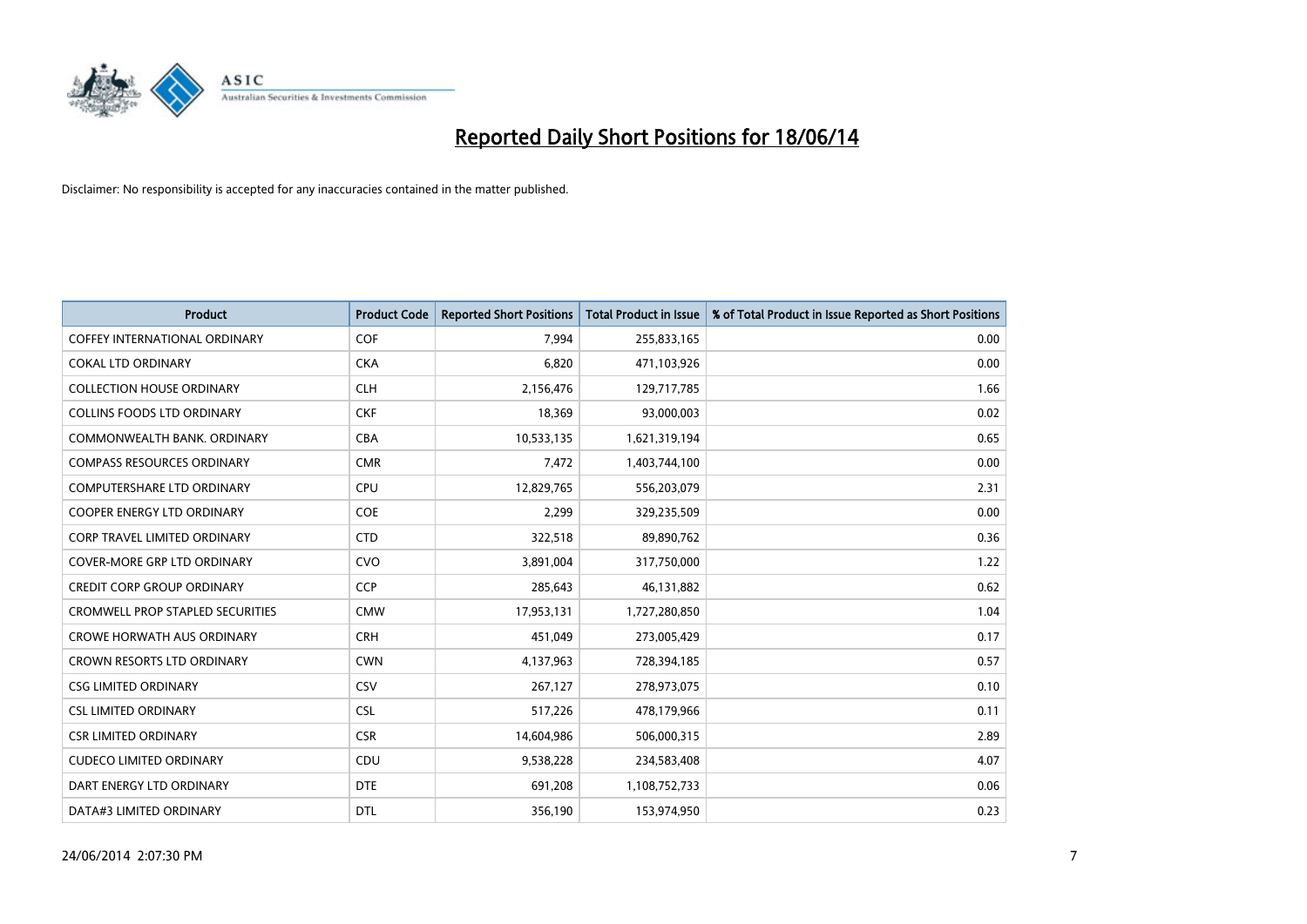

| <b>Product</b>                       | <b>Product Code</b> | <b>Reported Short Positions</b> | <b>Total Product in Issue</b> | % of Total Product in Issue Reported as Short Positions |
|--------------------------------------|---------------------|---------------------------------|-------------------------------|---------------------------------------------------------|
| DAVID JONES LIMITED ORDINARY         | <b>DJS</b>          | 19,417,748                      | 537,137,845                   | 3.62                                                    |
| DECMIL GROUP LIMITED ORDINARY        | <b>DCG</b>          | 1,461,839                       | 168,657,794                   | 0.87                                                    |
| DEEP YELLOW LIMITED ORDINARY         | <b>DYL</b>          | 840                             | 1,617,041,367                 | 0.00                                                    |
| DEXUS PROPERTY GROUP STAPLED UNITS   | <b>DXS</b>          | 12,857,132                      | 5,433,110,810                 | 0.24                                                    |
| DICK SMITH HLDGS ORDINARY            | <b>DSH</b>          | 16,544,262                      | 236,511,364                   | 7.00                                                    |
| DISCOVERY METALS LTD ORDINARY        | <b>DML</b>          | 1,310,235                       | 644,039,581                   | 0.20                                                    |
| DOMINO PIZZA ENTERPR ORDINARY        | <b>DMP</b>          | 2,307,428                       | 85,933,273                    | 2.69                                                    |
| DONACO INTERNATIONAL ORDINARY        | <b>DNA</b>          | 4,650,280                       | 460,178,463                   | 1.01                                                    |
| DOWNER EDI LIMITED ORDINARY          | <b>DOW</b>          | 17,922,733                      | 435,399,975                   | 4.12                                                    |
| DRAGON MINING LTD ORDINARY           | <b>DRA</b>          | 147                             | 88,840,613                    | 0.00                                                    |
| DRILLSEARCH ENERGY ORDINARY          | <b>DLS</b>          | 19,923,489                      | 438,199,072                   | 4.55                                                    |
| DUET GROUP STAPLED US PROHIBIT.      | <b>DUE</b>          | 6,581,855                       | 1,317,809,323                 | 0.50                                                    |
| DULUXGROUP LIMITED ORDINARY          | <b>DLX</b>          | 1,189,624                       | 381,093,950                   | 0.31                                                    |
| <b>DWS LTD ORDINARY</b>              | <b>DWS</b>          | 197,011                         | 132,362,763                   | 0.15                                                    |
| ECHO ENTERTAINMENT ORDINARY          | EGP                 | 8,403,938                       | 825,672,730                   | 1.02                                                    |
| ELDERS LIMITED ORDINARY              | <b>ELD</b>          | 19,895,278                      | 455,013,329                   | 4.37                                                    |
| ELEMENTAL MINERALS ORDINARY          | <b>ELM</b>          | 129,129                         | 305,063,391                   | 0.04                                                    |
| <b>EMECO HOLDINGS ORDINARY</b>       | <b>EHL</b>          | 10,609,294                      | 599,675,707                   | 1.77                                                    |
| <b>ENDEAVOUR MIN CORP CDI 1:1</b>    | <b>EVR</b>          | 31,265                          | 57,448,149                    | 0.05                                                    |
| <b>ENERGY RESOURCES ORDINARY 'A'</b> | ERA                 | 9,576,080                       | 517,725,062                   | 1.85                                                    |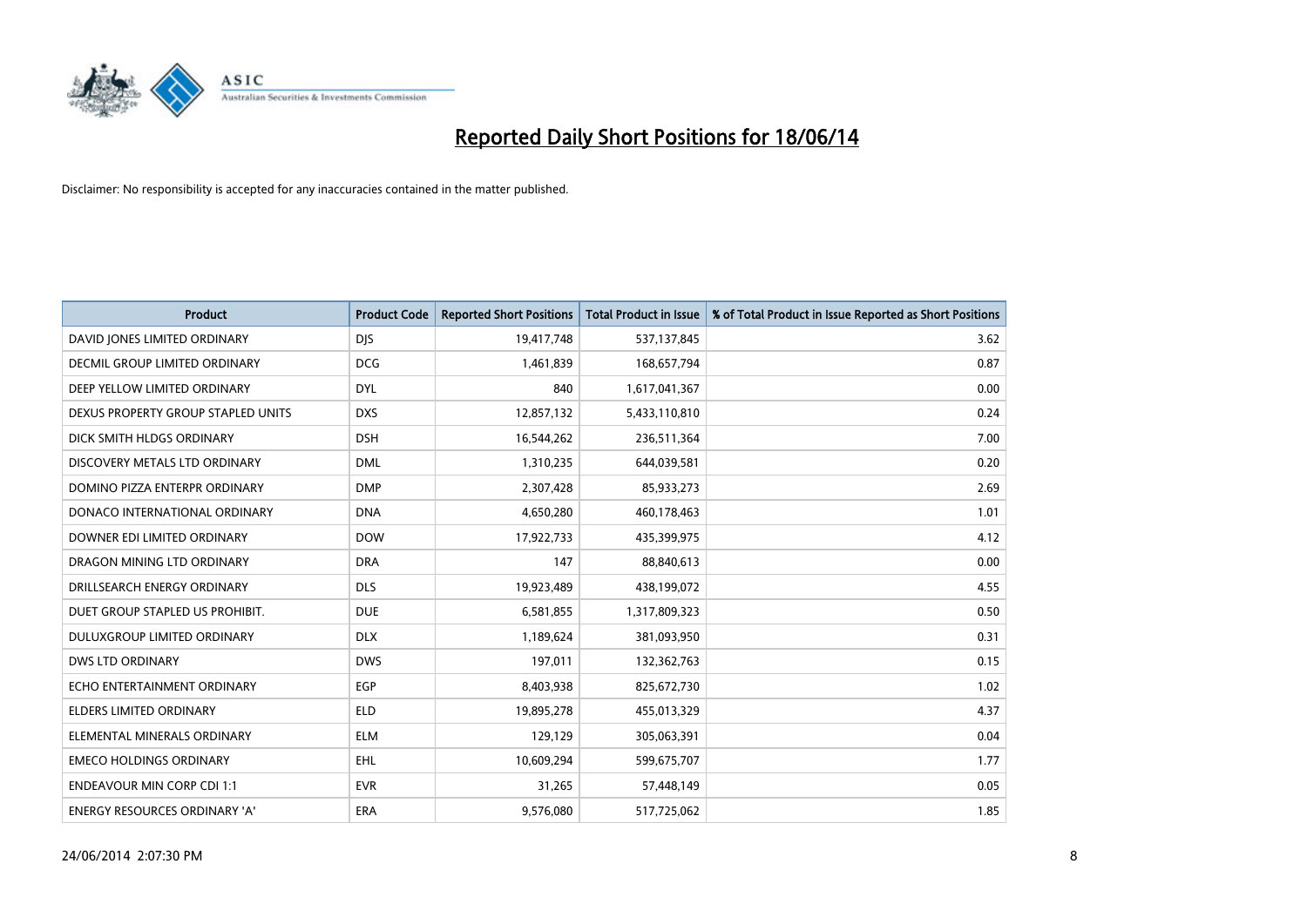

| <b>Product</b>                         | <b>Product Code</b> | <b>Reported Short Positions</b> | Total Product in Issue | % of Total Product in Issue Reported as Short Positions |
|----------------------------------------|---------------------|---------------------------------|------------------------|---------------------------------------------------------|
| <b>ENERGY WORLD CORPOR, ORDINARY</b>   | <b>EWC</b>          | 43,460,324                      | 1,734,166,672          | 2.51                                                    |
| <b>ENVESTRA LIMITED ORDINARY</b>       | <b>ENV</b>          | 1,481,643                       | 1,796,808,474          | 0.08                                                    |
| EQUATORIAL RES LTD ORDINARY            | EQX                 | 1,587                           | 122,185,353            | 0.00                                                    |
| EQUITY TRUSTEES ORDINARY               | EQT                 | 19                              | 19,104,667             | 0.00                                                    |
| ERM POWER LIMITED ORDINARY             | EPW                 | 794,985                         | 239,269,727            | 0.33                                                    |
| ETHANE PIPELINE STAPLED SECURITIES     | <b>EPX</b>          | 4,168                           | 69,302,275             | 0.01                                                    |
| EVOLUTION MINING LTD ORDINARY          | <b>EVN</b>          | 35, 351, 792                    | 709,989,453            | 4.98                                                    |
| FAIRFAX MEDIA LTD ORDINARY             | <b>FXI</b>          | 75,363,263                      | 2,351,955,725          | 3.20                                                    |
| FANTASTIC HOLDINGS ORDINARY            | <b>FAN</b>          | 92,880                          | 103,068,398            | 0.09                                                    |
| <b>FAR LTD ORDINARY</b>                | <b>FAR</b>          | 8,244,740                       | 2,699,846,742          | 0.31                                                    |
| FEDERATION CNTRES ORD/UNIT STAPLED SEC | <b>FDC</b>          | 1,234,027                       | 1,427,641,565          | 0.09                                                    |
| FINBAR GROUP LIMITED ORDINARY          | FRI                 | 15,480                          | 227,018,204            | 0.01                                                    |
| FISHER & PAYKEL H. ORDINARY            | <b>FPH</b>          | 6,985                           | 551,606,663            | 0.00                                                    |
| FLEETWOOD CORP ORDINARY                | <b>FWD</b>          | 2,245,146                       | 60,581,211             | 3.71                                                    |
| FLETCHER BUILDING ORDINARY             | <b>FBU</b>          | 1,925,558                       | 687,854,788            | 0.28                                                    |
| FLEXIGROUP LIMITED ORDINARY            | <b>FXL</b>          | 1,882,317                       | 304,096,060            | 0.62                                                    |
| FLIGHT CENTRE TRAVEL ORDINARY          | <b>FLT</b>          | 5,822,852                       | 100,566,954            | 5.79                                                    |
| FLINDERS MINES LTD ORDINARY            | <b>FMS</b>          | 18,842,942                      | 2,400,995,602          | 0.78                                                    |
| <b>FOCUS MINERALS LTD ORDINARY</b>     | <b>FML</b>          | 3,792,398                       | 9,137,375,877          | 0.04                                                    |
| <b>FOLKESTONE EDU TRUST UNITS</b>      | <b>FET</b>          | 5,298                           | 205,069,661            | 0.00                                                    |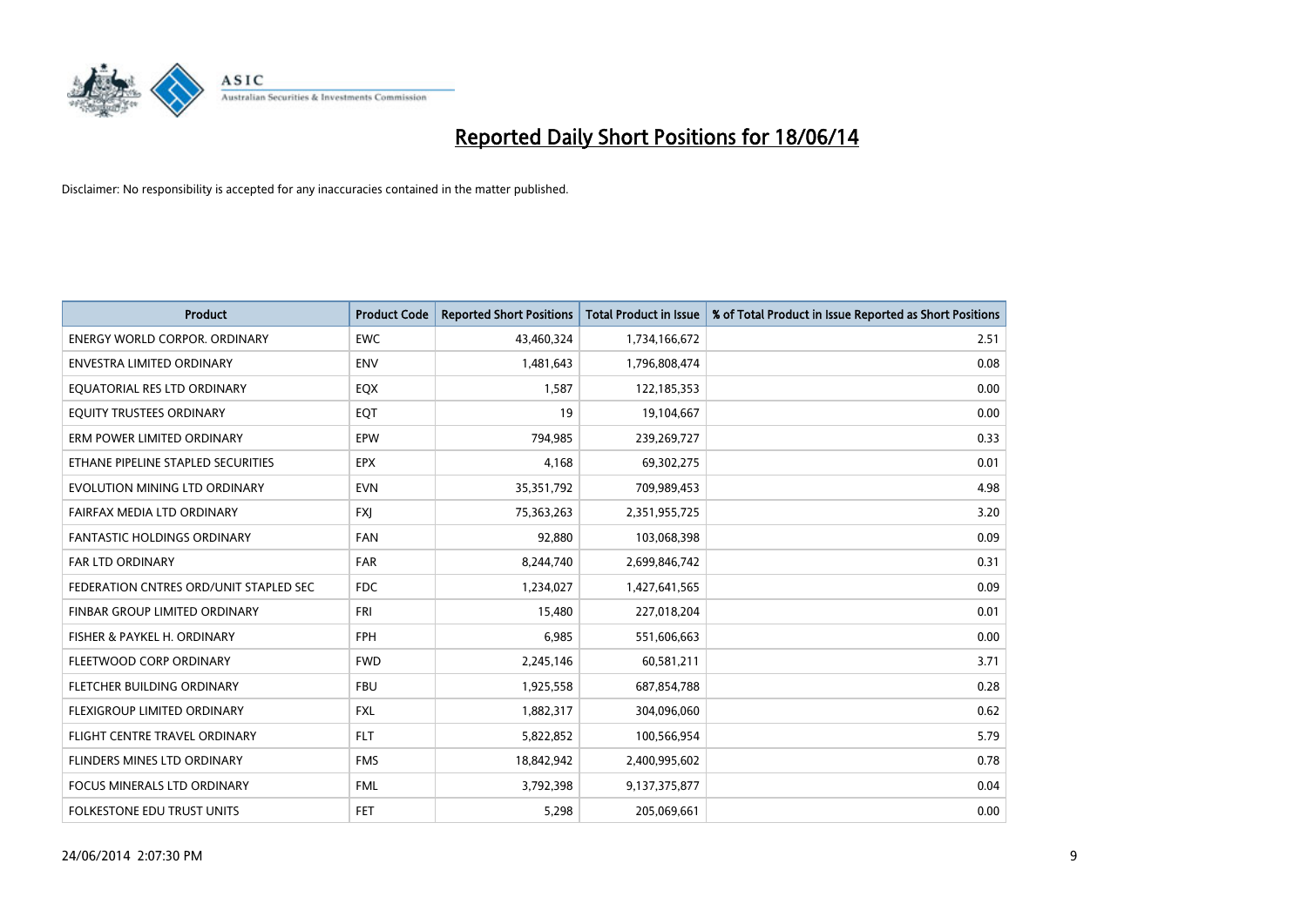

| <b>Product</b>                             | <b>Product Code</b> | <b>Reported Short Positions</b> | <b>Total Product in Issue</b> | % of Total Product in Issue Reported as Short Positions |
|--------------------------------------------|---------------------|---------------------------------|-------------------------------|---------------------------------------------------------|
| FONTERRA SHARE FUND ORDINARY UNITS         | <b>FSF</b>          | 8                               | 105,899,349                   | 0.00                                                    |
| <b>FORGE GROUP LIMITED ORDINARY</b>        | <b>FGE</b>          | 2,058,938                       | 86,169,014                    | 2.39                                                    |
| FORTESCUE METALS GRP ORDINARY              | <b>FMG</b>          | 195,190,704                     | 3,113,798,151                 | 6.27                                                    |
| FREEDOM FOOD LTD ORDINARY                  | <b>FNP</b>          | 13,870                          | 150,645,371                   | 0.01                                                    |
| <b>G.U.D. HOLDINGS ORDINARY</b>            | GUD                 | 3,179,055                       | 70,939,492                    | 4.48                                                    |
| <b>G8 EDUCATION LIMITED ORDINARY</b>       | <b>GEM</b>          | 8,759,707                       | 330,941,088                   | 2.65                                                    |
| <b>GALAXY RESOURCES ORDINARY</b>           | GXY                 | 327,052                         | 1,027,077,829                 | 0.03                                                    |
| <b>GDI PROPERTY GRP STAPLED SECURITIES</b> | <b>GDI</b>          | 187,031                         | 567,575,025                   | 0.03                                                    |
| <b>GENESIS ENERGY LTD ORDINARY</b>         | <b>GNE</b>          | 18,000                          | 1,000,000,000                 | 0.00                                                    |
| <b>GENETIC TECHNOLOGIES ORDINARY</b>       | <b>GTG</b>          | 1,298,430                       | 590,948,752                   | 0.22                                                    |
| <b>GENWORTH MORTGAGE ORDINARY</b>          | <b>GMA</b>          | 271,000                         | 650,000,000                   | 0.04                                                    |
| <b>GEODYNAMICS LIMITED ORDINARY</b>        | <b>GDY</b>          | 819                             | 435,880,130                   | 0.00                                                    |
| <b>GINDALBIE METALS LTD ORDINARY</b>       | <b>GBG</b>          | 35,154,685                      | 1,493,660,842                 | 2.35                                                    |
| <b>GOLD ROAD RES LTD ORDINARY</b>          | GOR                 | 946,703                         | 513,619,042                   | 0.18                                                    |
| <b>GOODMAN FIELDER, ORDINARY</b>           | <b>GFF</b>          | 12,739,971                      | 1,955,559,207                 | 0.65                                                    |
| <b>GOODMAN GROUP STAPLED</b>               | <b>GMG</b>          | 9,013,006                       | 1,727,685,976                 | 0.52                                                    |
| <b>GPT GROUP STAPLED SEC.</b>              | <b>GPT</b>          | 5,717,738                       | 1,685,460,955                 | 0.34                                                    |
| <b>GRAINCORP LIMITED A CLASS ORDINARY</b>  | <b>GNC</b>          | 10,181,828                      | 228,855,628                   | 4.45                                                    |
| <b>GRANGE RESOURCES, ORDINARY</b>          | <b>GRR</b>          | 6,236,291                       | 1,157,097,869                 | 0.54                                                    |
| <b>GREENCROSS LIMITED ORDINARY</b>         | GXL                 | 449,100                         | 90,893,174                    | 0.49                                                    |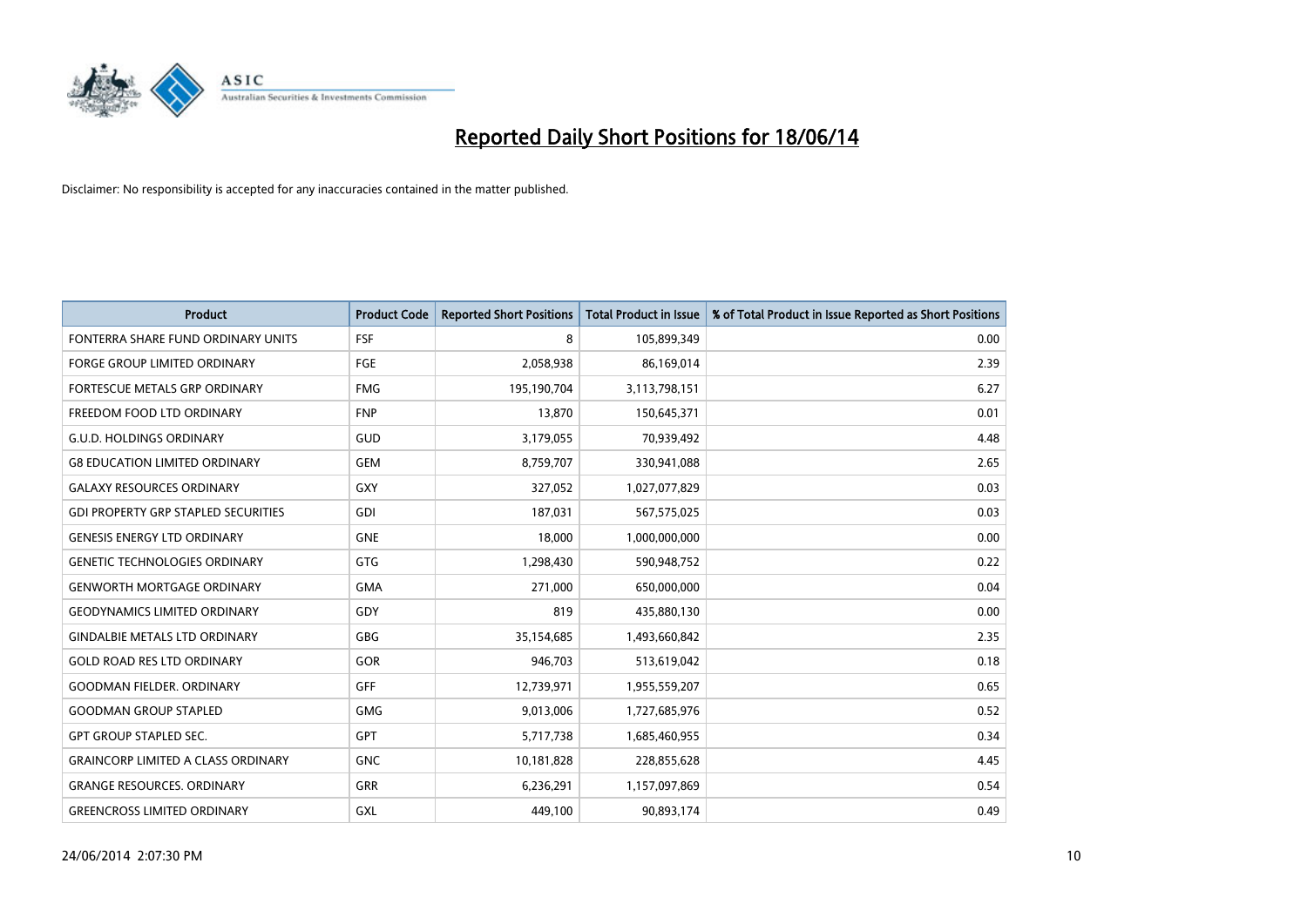

| <b>Product</b>                                   | <b>Product Code</b> | <b>Reported Short Positions</b> | <b>Total Product in Issue</b> | % of Total Product in Issue Reported as Short Positions |
|--------------------------------------------------|---------------------|---------------------------------|-------------------------------|---------------------------------------------------------|
| <b>GREENLAND MIN EN LTD ORDINARY</b>             | GGG                 | 4,928,535                       | 576,452,827                   | 0.85                                                    |
| <b>GREENLAND MIN EN LTD RIGHTS 26-JUN-14</b>     | GGGR                | 703,896                         | 88,685,050                    | 0.79                                                    |
| <b>GROWTHPOINT PROPERTY ORD/UNIT STAPLED SEC</b> | GOZ                 | 425,608                         | 488,029,437                   | 0.09                                                    |
| <b>GRYPHON MINERALS LTD ORDINARY</b>             | GRY                 | 4,240,241                       | 401,011,505                   | 1.06                                                    |
| <b>GUILDFORD COAL LTD ORDINARY</b>               | <b>GUF</b>          | 7,179,115                       | 761,857,020                   | 0.94                                                    |
| <b>GUINNESS PEAT GROUP. CDI 1:1</b>              | <b>GPG</b>          | 1,925                           | 171,244,089                   | 0.00                                                    |
| <b>GWA GROUP LTD ORDINARY</b>                    | <b>GWA</b>          | 16,090,165                      | 306,533,770                   | 5.25                                                    |
| HANSEN TECHNOLOGIES ORDINARY                     | <b>HSN</b>          | 9,545                           | 161,209,642                   | 0.01                                                    |
| <b>HARVEY NORMAN ORDINARY</b>                    | <b>HVN</b>          | 61,122,218                      | 1,062,316,784                 | 5.75                                                    |
| <b>HENDERSON GROUP CDI 1:1</b>                   | <b>HGG</b>          | 1,369,751                       | 667,097,807                   | 0.21                                                    |
| HFA HOLDINGS LIMITED ORDINARY                    | <b>HFA</b>          | 3,809                           | 118,738,157                   | 0.00                                                    |
| HIGHFIELD RES LTD ORDINARY                       | <b>HFR</b>          | 472,952                         | 135,500,003                   | 0.35                                                    |
| HIGHLANDS PACIFIC ORDINARY                       | <b>HIG</b>          | 3,153                           | 854,261,346                   | 0.00                                                    |
| HILLGROVE RES LTD ORDINARY                       | <b>HGO</b>          | 372,398                         | 1,180,889,221                 | 0.03                                                    |
| <b>HILLS LTD ORDINARY</b>                        | <b>HIL</b>          | 85,343                          | 234,673,087                   | 0.04                                                    |
| HORIZON OIL LIMITED ORDINARY                     | <b>HZN</b>          | 68,163,500                      | 1,301,981,265                 | 5.24                                                    |
| HOTEL PROPERTY STAPLED                           | <b>HPI</b>          | 13,458                          | 132,870,000                   | 0.01                                                    |
| <b>IBUY GROUP LTD ORDINARY</b>                   | <b>IBY</b>          | 4,008,988                       | 426,069,834                   | 0.94                                                    |
| <b>ICAR ASIA LTD ORDINARY</b>                    | ICO                 | 36,530                          | 122,287,174                   | 0.03                                                    |
| <b>ICON ENERGY LIMITED ORDINARY</b>              | ICN                 | 27,075                          | 615,774,351                   | 0.00                                                    |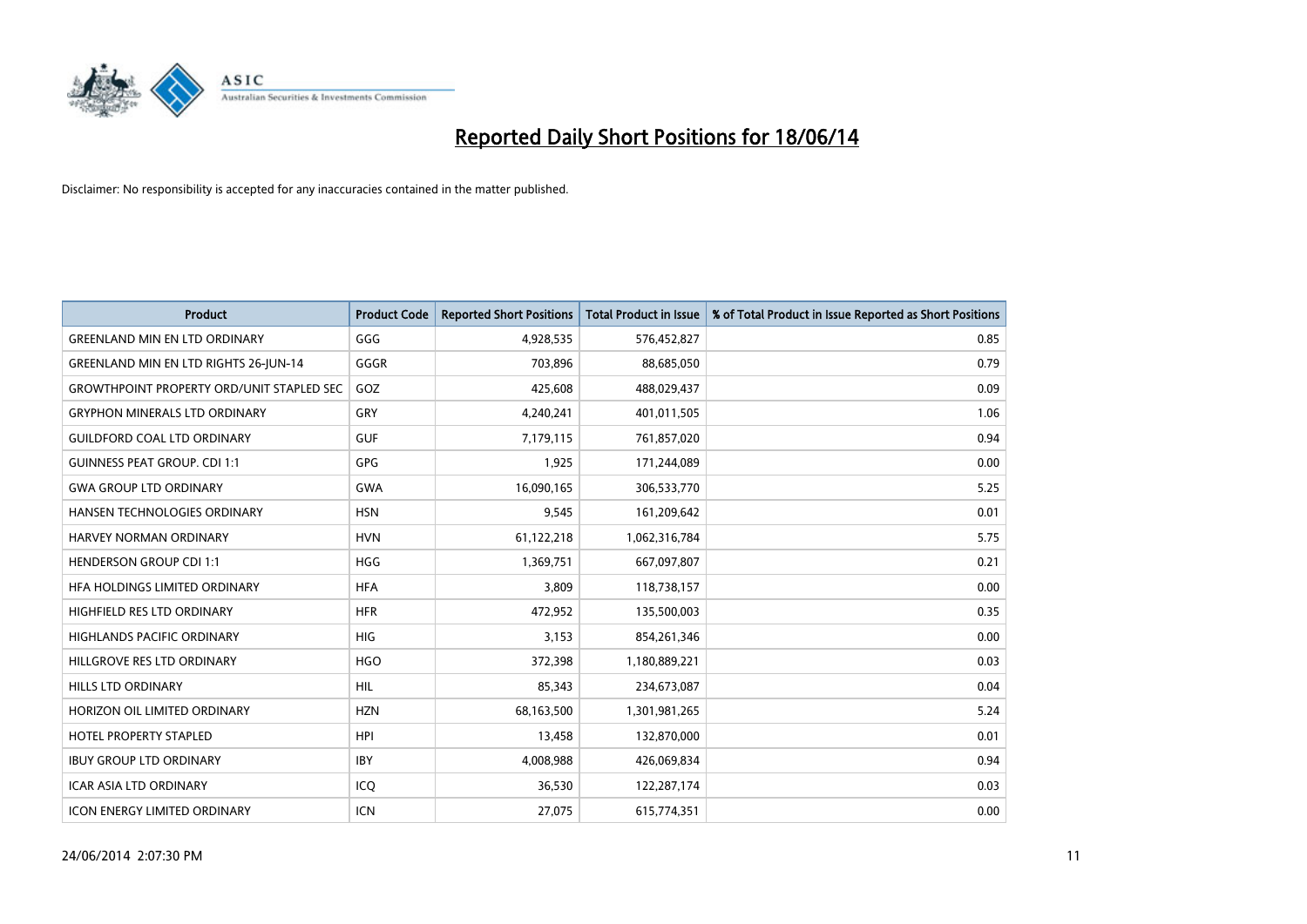

| <b>Product</b>                                | <b>Product Code</b> | <b>Reported Short Positions</b> | <b>Total Product in Issue</b> | % of Total Product in Issue Reported as Short Positions |
|-----------------------------------------------|---------------------|---------------------------------|-------------------------------|---------------------------------------------------------|
| <b>IINET LIMITED ORDINARY</b>                 | <b>IIN</b>          | 3,536,898                       | 161,238,847                   | 2.19                                                    |
| ILUKA RESOURCES ORDINARY                      | ILU                 | 40,740,178                      | 418,700,517                   | 9.73                                                    |
| <b>IMDEX LIMITED ORDINARY</b>                 | <b>IMD</b>          | 4,292,819                       | 212,110,368                   | 2.02                                                    |
| <b>INCITEC PIVOT ORDINARY</b>                 | IPL                 | 25,722,843                      | 1,644,919,097                 | 1.56                                                    |
| <b>INDEPENDENCE GROUP ORDINARY</b>            | <b>IGO</b>          | 403,298                         | 233,323,905                   | 0.17                                                    |
| <b>INDOCHINE MINING LTD ORDINARY</b>          | <b>IDC</b>          | 18,008                          | 1,095,830,301                 | 0.00                                                    |
| <b>INDOPHIL RESOURCES ORDINARY</b>            | <b>IRN</b>          | 137,239                         | 1,203,146,194                 | 0.01                                                    |
| <b>INDUSTRIA REIT STAPLED</b>                 | <b>IDR</b>          | 126,685                         | 125,000,001                   | 0.10                                                    |
| INFIGEN ENERGY STAPLED SECURITIES             | <b>IFN</b>          | 2,953,452                       | 764,993,434                   | 0.39                                                    |
| <b>INFOMEDIA LTD ORDINARY</b>                 | <b>IFM</b>          | 102,460                         | 306,766,855                   | 0.03                                                    |
| INGENIA GROUP STAPLED SECURITIES              | <b>INA</b>          | 2,505,045                       | 676,240,232                   | 0.37                                                    |
| <b>INSURANCE AUSTRALIA ORDINARY</b>           | IAG                 | 17,194,311                      | 2,341,618,048                 | 0.73                                                    |
| <b>INTREPID MINES ORDINARY</b>                | <b>IAU</b>          | 4,996,427                       | 557,240,743                   | 0.90                                                    |
| <b>INVESTA OFFICE FUND STAPLED SECURITIES</b> | <b>IOF</b>          | 678,084                         | 614,047,458                   | 0.11                                                    |
| <b>INVOCARE LIMITED ORDINARY</b>              | <b>IVC</b>          | 4,414,753                       | 110,030,298                   | 4.01                                                    |
| <b>IOOF HOLDINGS LTD ORDINARY</b>             | IFL                 | 3,524,592                       | 232,118,034                   | 1.52                                                    |
| <b>IPROPERTY GROUP LTD ORDINARY</b>           | <b>IPP</b>          | 1,835,200                       | 181,703,204                   | 1.01                                                    |
| <b>IRESS LIMITED ORDINARY</b>                 | <b>IRE</b>          | 3,785,740                       | 158,585,126                   | 2.39                                                    |
| <b>IRON ORE HOLDINGS ORDINARY</b>             | <b>IOH</b>          | 26,197                          | 161,174,005                   | 0.02                                                    |
| <b>ISELECT LTD ORDINARY</b>                   | <b>ISU</b>          | 348,888                         | 260,889,894                   | 0.13                                                    |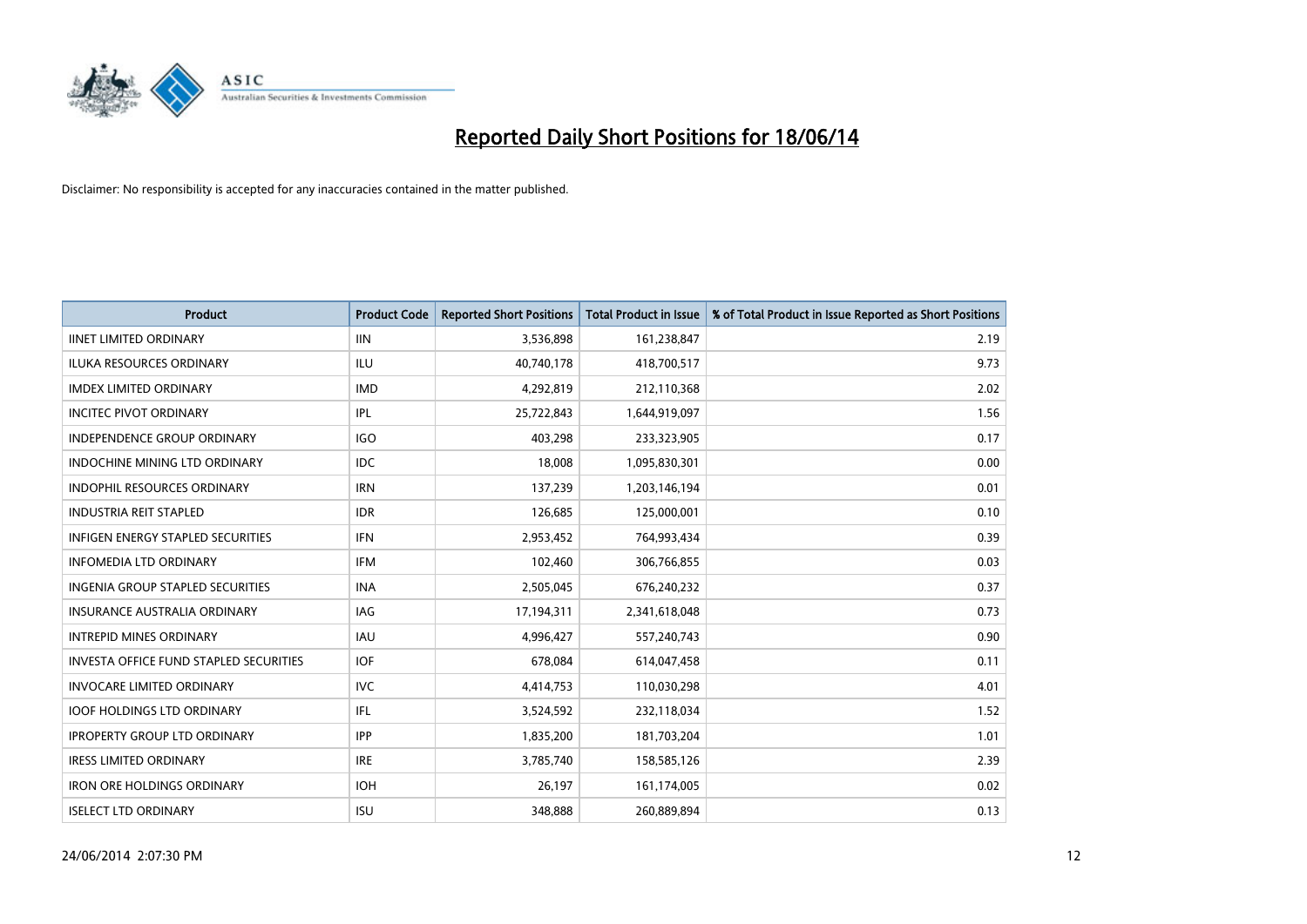

| <b>Product</b>                           | <b>Product Code</b> | <b>Reported Short Positions</b> | <b>Total Product in Issue</b> | % of Total Product in Issue Reported as Short Positions |
|------------------------------------------|---------------------|---------------------------------|-------------------------------|---------------------------------------------------------|
| <b>ISENTIA GROUP LTD ORDINARY</b>        | <b>ISD</b>          | 12,027                          | 200,000,001                   | 0.01                                                    |
| JAMES HARDIE INDUST CHESS DEPOSITARY INT | <b>IHX</b>          | 3,393,031                       | 445,559,924                   | 0.76                                                    |
| <b>JAPARA HEALTHCARE LT ORDINARY</b>     | <b>IHC</b>          | 9,383,594                       | 262,500,000                   | 3.57                                                    |
| <b>JB HI-FI LIMITED ORDINARY</b>         | <b>IBH</b>          | 12,215,931                      | 100,385,400                   | 12.17                                                   |
| <b>KAGARA LTD ORDINARY</b>               | KZL                 | 4,528,202                       | 798,953,117                   | 0.57                                                    |
| KAROON GAS AUSTRALIA ORDINARY            | <b>KAR</b>          | 13,079,744                      | 255,841,581                   | 5.11                                                    |
| KATHMANDU HOLD LTD ORDINARY              | <b>KMD</b>          | 2,150,323                       | 200,633,469                   | 1.07                                                    |
| <b>KBL MINING LIMITED ORDINARY</b>       | <b>KBL</b>          | 1,820                           | 393,535,629                   | 0.00                                                    |
| KINGSGATE CONSOLID. ORDINARY             | <b>KCN</b>          | 5,336,991                       | 223,584,937                   | 2.39                                                    |
| KINGSROSE MINING LTD ORDINARY            | <b>KRM</b>          | 356,255                         | 358,611,493                   | 0.10                                                    |
| LEIGHTON HOLDINGS ORDINARY               | LEI                 | 7,047,335                       | 338,503,563                   | 2.08                                                    |
| LEND LEASE GROUP UNIT/ORD STAPLED        | <b>LLC</b>          | 5,505,509                       | 577,475,833                   | 0.95                                                    |
| LIQUEFIED NATURAL ORDINARY               | <b>LNG</b>          | 1,773,030                       | 387,486,269                   | 0.46                                                    |
| LOGICAMMS LIMITED ORDINARY               | <b>LCM</b>          | 36.000                          | 71,178,179                    | 0.05                                                    |
| LONESTAR RESO LTD ORDINARY               | LNR                 | 3,569                           | 752,187,211                   | 0.00                                                    |
| LYCOPODIUM LIMITED ORDINARY              | <b>LYL</b>          |                                 | 38,965,103                    | 0.00                                                    |
| LYNAS CORPORATION ORDINARY               | <b>LYC</b>          | 115,914,060                     | 2,333,661,566                 | 4.97                                                    |
| <b>M2 GRP LTD ORDINARY</b>               | <b>MTU</b>          | 16,718,195                      | 180,431,516                   | 9.27                                                    |
| <b>MACA LIMITED ORDINARY</b>             | <b>MLD</b>          | 64,652                          | 202,676,373                   | 0.03                                                    |
| <b>MACMAHON HOLDINGS ORDINARY</b>        | <b>MAH</b>          | 156,541                         | 1,261,699,966                 | 0.01                                                    |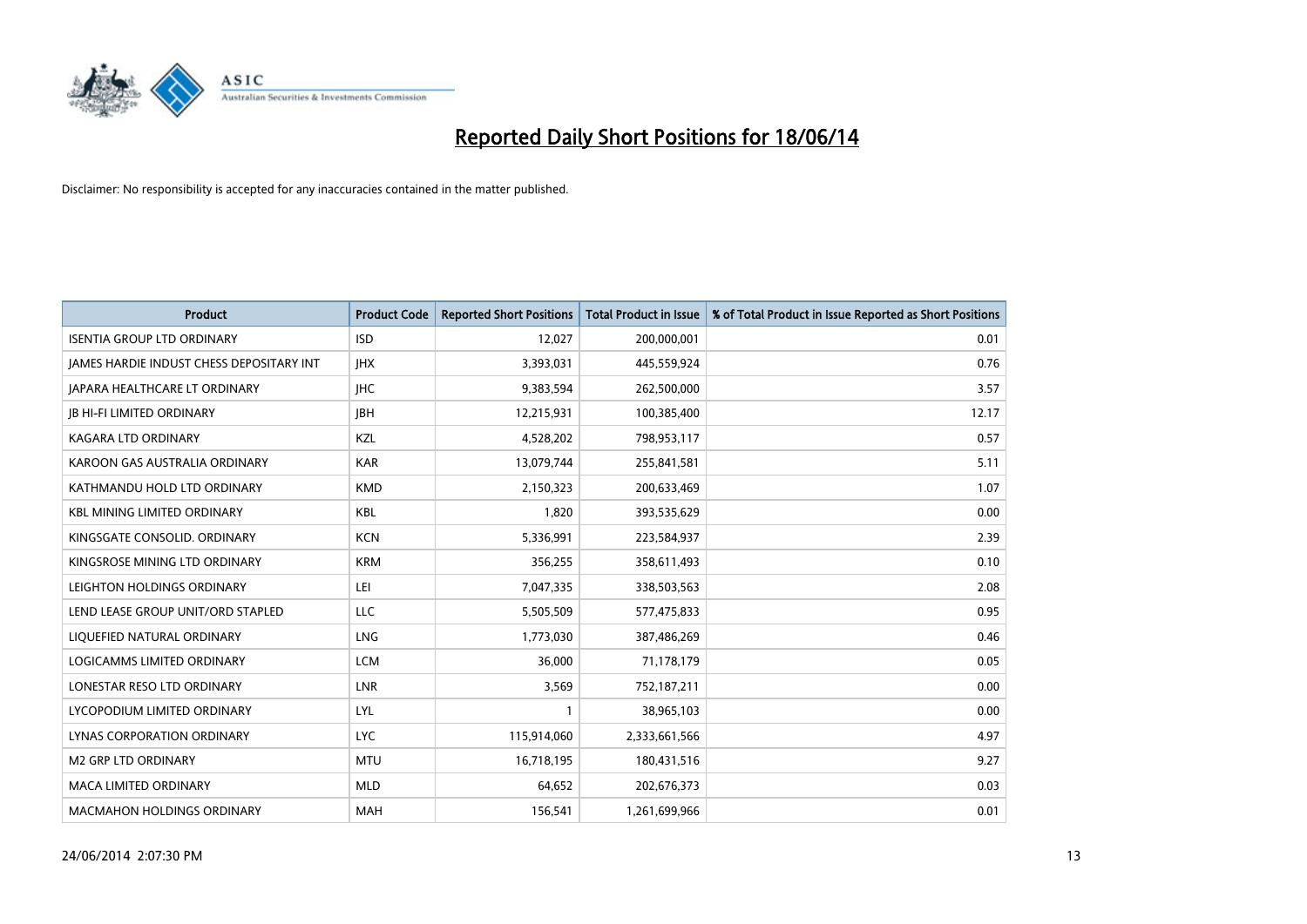

| <b>Product</b>                        | <b>Product Code</b> | <b>Reported Short Positions</b> | <b>Total Product in Issue</b> | % of Total Product in Issue Reported as Short Positions |
|---------------------------------------|---------------------|---------------------------------|-------------------------------|---------------------------------------------------------|
| MACO ATLAS ROADS GRP ORDINARY STAPLED | <b>MQA</b>          | 3,927,698                       | 487,230,540                   | 0.81                                                    |
| MACQUARIE GROUP LTD ORDINARY          | <b>MOG</b>          | 1,450,486                       | 321,174,728                   | 0.45                                                    |
| MAGELLAN FIN GRP LTD ORDINARY         | MFG                 | 2,604,150                       | 158,842,157                   | 1.64                                                    |
| <b>MATRIX C &amp; E LTD ORDINARY</b>  | <b>MCE</b>          | 2,770,336                       | 94,555,428                    | 2.93                                                    |
| <b>MAVERICK DRILLING ORDINARY</b>     | <b>MAD</b>          | 5,418,418                       | 533,885,763                   | 1.01                                                    |
| <b>MAXITRANS INDUSTRIES ORDINARY</b>  | <b>MXI</b>          | 436,347                         | 185,075,653                   | 0.24                                                    |
| MAYNE PHARMA LTD ORDINARY             | <b>MYX</b>          | 1,705,710                       | 586,651,477                   | 0.29                                                    |
| MCALEESE LTD ORDINARY                 | <b>MCS</b>          | 3,244                           | 287,365,502                   | 0.00                                                    |
| MCMILLAN SHAKESPEARE ORDINARY         | <b>MMS</b>          | 451,470                         | 74,523,965                    | 0.61                                                    |
| <b>MCPHERSON'S LTD ORDINARY</b>       | <b>MCP</b>          | 129,158                         | 95,434,645                    | 0.14                                                    |
| MEDUSA MINING LTD ORDINARY            | <b>MML</b>          | 6,135,020                       | 207,794,301                   | 2.95                                                    |
| MELBOURNE IT LIMITED ORDINARY         | <b>MLB</b>          | 105,746                         | 92,944,392                    | 0.11                                                    |
| MERMAID MARINE ORDINARY               | <b>MRM</b>          | 5,017,013                       | 366,766,098                   | 1.37                                                    |
| MESOBLAST LIMITED ORDINARY            | <b>MSB</b>          | 20,247,207                      | 321,616,694                   | 6.30                                                    |
| METALS X LIMITED ORDINARY             | <b>MLX</b>          | 1,257,471                       | 1,655,386,110                 | 0.08                                                    |
| METCASH LIMITED ORDINARY              | <b>MTS</b>          | 95,799,677                      | 888,338,048                   | 10.78                                                   |
| METMINCO LIMITED ORDINARY             | <b>MNC</b>          | 142,147                         | 1,749,543,023                 | 0.01                                                    |
| MIGHTY RIVER POWER ORDINARY           | <b>MYT</b>          | 3,674,312                       | 1,400,012,517                 | 0.26                                                    |
| MINCOR RESOURCES NL ORDINARY          | <b>MCR</b>          | 36,020                          | 188,208,274                   | 0.02                                                    |
| MINERAL DEPOSITS ORDINARY             | <b>MDL</b>          | 919,023                         | 103,538,786                   | 0.89                                                    |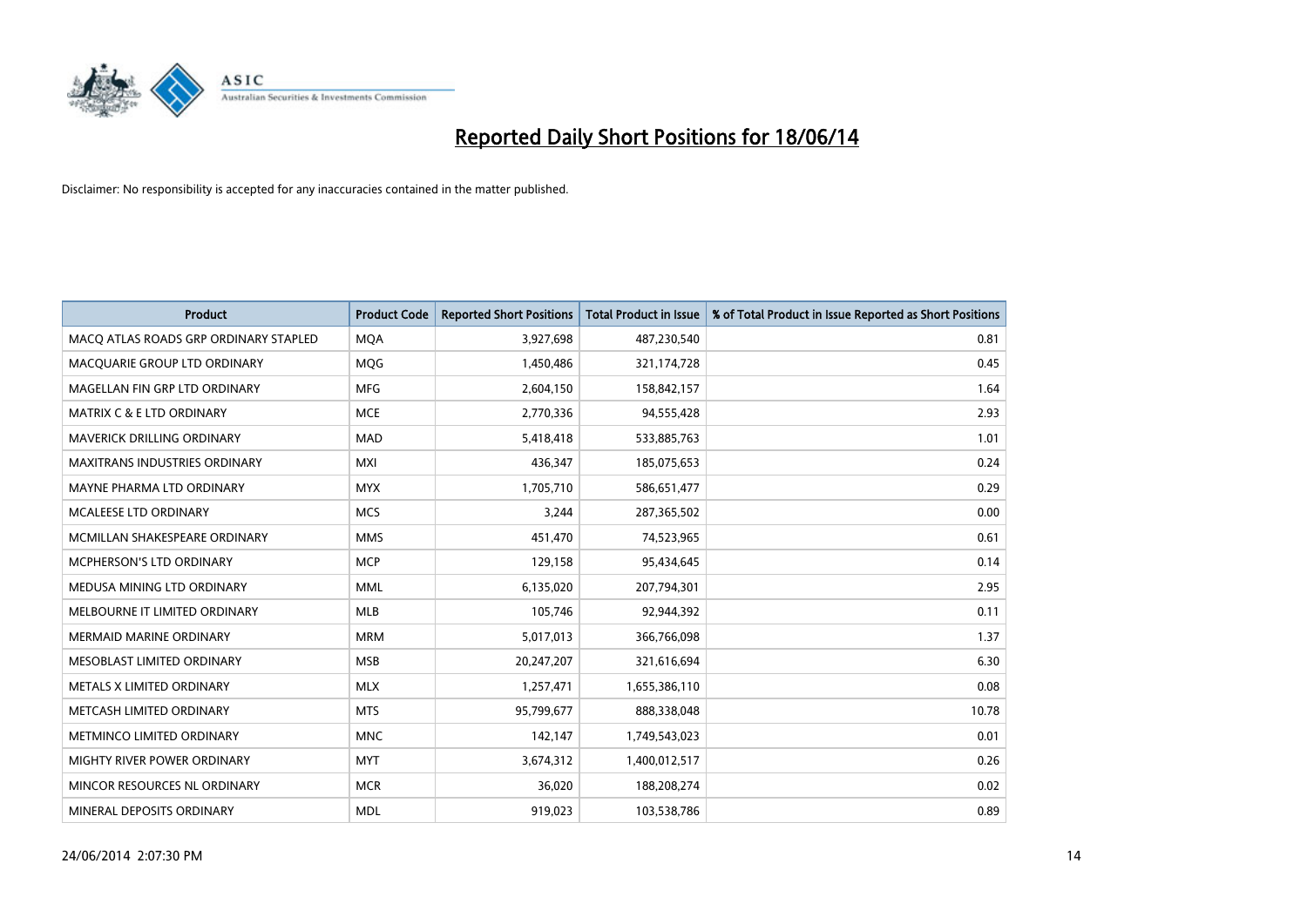

| <b>Product</b>                     | <b>Product Code</b> | <b>Reported Short Positions</b> | <b>Total Product in Issue</b> | % of Total Product in Issue Reported as Short Positions |
|------------------------------------|---------------------|---------------------------------|-------------------------------|---------------------------------------------------------|
| MINERAL RESOURCES, ORDINARY        | <b>MIN</b>          | 11,656,066                      | 186,556,246                   | 6.25                                                    |
| MINT WIRELESS ORDINARY             | <b>MNW</b>          | 1,314,030                       | 450,872,395                   | 0.29                                                    |
| MIRABELA NICKEL LTD ORDINARY       | <b>MBN</b>          | 18,455,648                      | 876,801,147                   | 2.10                                                    |
| MIRVAC GROUP STAPLED SECURITIES    | <b>MGR</b>          | 9,781,734                       | 3,692,279,772                 | 0.26                                                    |
| MOBILE EMBRACE LTD ORDINARY        | <b>MBE</b>          | 50,000                          | 369,270,098                   | 0.01                                                    |
| MOLOPO ENERGY LTD ORDINARY         | <b>MPO</b>          | 242,623                         | 248,520,949                   | 0.10                                                    |
| <b>MONADELPHOUS GROUP ORDINARY</b> | <b>MND</b>          | 11,791,779                      | 92,679,570                    | 12.72                                                   |
| MORTGAGE CHOICE LTD ORDINARY       | MOC                 | 29,257                          | 123,780,387                   | 0.02                                                    |
| <b>MOUNT GIBSON IRON ORDINARY</b>  | <b>MGX</b>          | 12,046,884                      | 1,090,584,232                 | 1.10                                                    |
| MULTIPLEX SITES SITES              | <b>MXUPA</b>        | 1,725                           | 4,500,000                     | 0.04                                                    |
| MURCHISON METALS LTD ORDINARY      | <b>MMX</b>          | 215,291                         | 450,497,346                   | 0.05                                                    |
| MYER HOLDINGS LTD ORDINARY         | <b>MYR</b>          | 61,360,806                      | 585,684,551                   | 10.48                                                   |
| <b>MYSTATE LIMITED ORDINARY</b>    | <b>MYS</b>          | 14,543                          | 87,261,995                    | 0.02                                                    |
| NANOSONICS LIMITED ORDINARY        | <b>NAN</b>          | 1,705,018                       | 263,798,826                   | 0.65                                                    |
| NATIONAL AUST, BANK ORDINARY       | <b>NAB</b>          | 8,821,483                       | 2,353,916,258                 | 0.37                                                    |
| NATIONAL STORAGE STAPLED           | <b>NSR</b>          | 321,615                         | 244,897,096                   | 0.13                                                    |
| NAVITAS LIMITED ORDINARY           | <b>NVT</b>          | 3,175,532                       | 375,712,581                   | 0.85                                                    |
| NEARMAP LTD ORDINARY               | <b>NEA</b>          | 371,947                         | 337,346,101                   | 0.11                                                    |
| NEON ENERGY LIMITED ORDINARY       | <b>NEN</b>          | 708,976                         | 553,037,848                   | 0.13                                                    |
| NEUREN PHARMACEUT. ORDINARY        | <b>NEU</b>          | 225,038                         | 1,552,012,026                 | 0.01                                                    |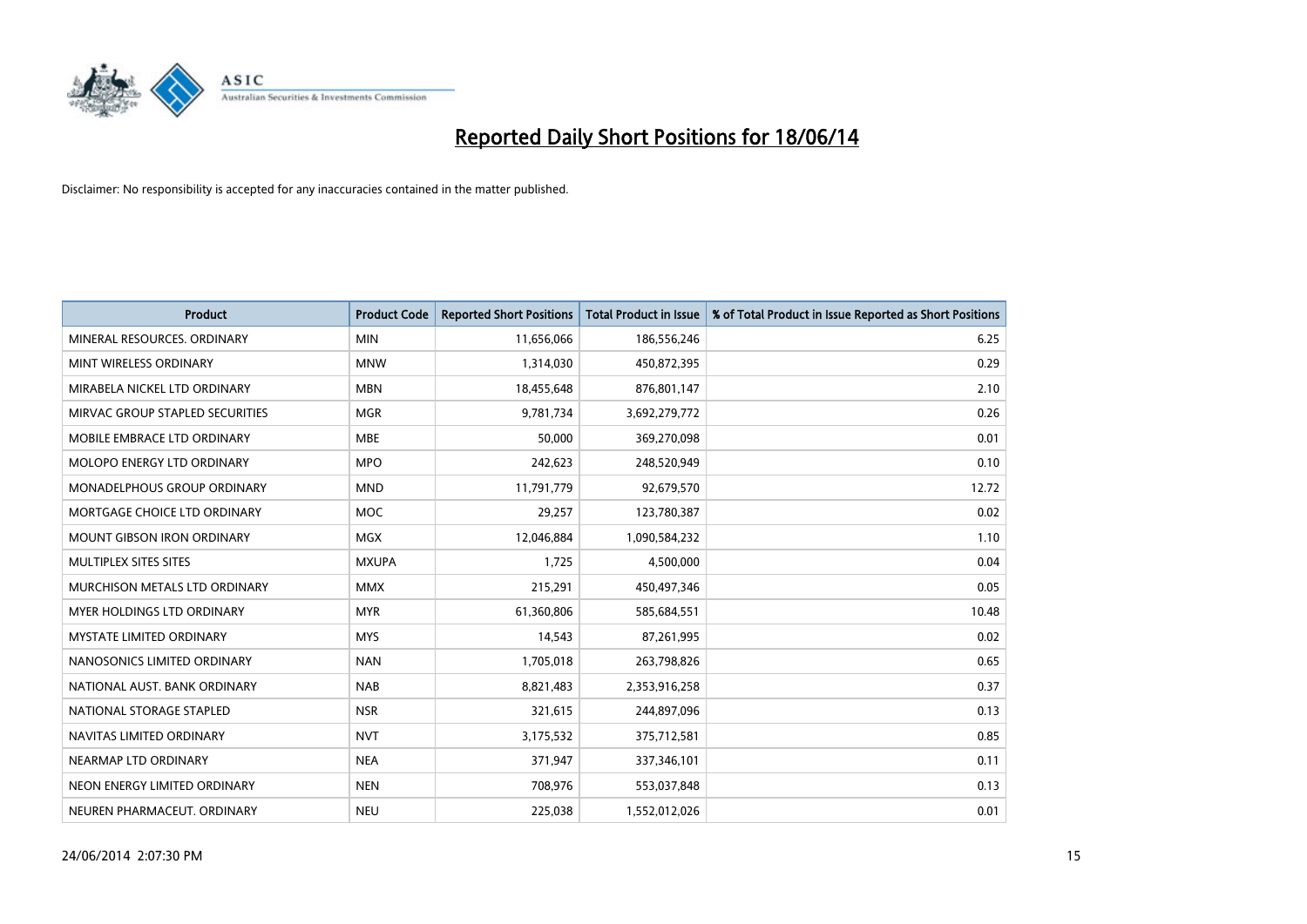

| <b>Product</b>                | <b>Product Code</b> | <b>Reported Short Positions</b> | <b>Total Product in Issue</b> | % of Total Product in Issue Reported as Short Positions |
|-------------------------------|---------------------|---------------------------------|-------------------------------|---------------------------------------------------------|
| NEW HOPE CORPORATION ORDINARY | <b>NHC</b>          | 1,277,223                       | 830,933,112                   | 0.15                                                    |
| NEWCREST MINING ORDINARY      | <b>NCM</b>          | 14,602,484                      | 766,510,971                   | 1.91                                                    |
| NEWS CORP A NON-VOTING CDI    | <b>NWSLV</b>        | 396,521                         | 3,111,659                     | 12.74                                                   |
| NEWS CORP B VOTING CDI        | <b>NWS</b>          | 2,194,843                       | 21,481,870                    | 10.22                                                   |
| NEWSAT LIMITED ORDINARY       | <b>NWT</b>          | 6,983,509                       | 612,199,841                   | 1.14                                                    |
| NEXTDC LIMITED ORDINARY       | <b>NXT</b>          | 15,648,186                      | 193,154,486                   | 8.10                                                    |
| NEXUS ENERGY LIMITED ORDINARY | <b>NXS</b>          | 934,652                         | 1,330,219,459                 | 0.07                                                    |
| NIB HOLDINGS LIMITED ORDINARY | <b>NHF</b>          | 1,835,984                       | 439,004,182                   | 0.42                                                    |
| NICK SCALI LIMITED ORDINARY   | <b>NCK</b>          | 1                               | 81,000,000                    | 0.00                                                    |
| NIDO PETROLEUM ORDINARY       | <b>NDO</b>          | 47,402                          | 2,048,317,635                 | 0.00                                                    |
| NINE ENTERTAINMENT ORDINARY   | <b>NEC</b>          | 8,256,032                       | 940,295,023                   | 0.88                                                    |
| NOBLE MINERAL RES ORDINARY    | <b>NMG</b>          | 2,365,726                       | 666,397,952                   | 0.36                                                    |
| NORTHERN IRON LTD ORDINARY    | <b>NFE</b>          | 20,000                          | 484,405,314                   | 0.00                                                    |
| NORTHERN STAR ORDINARY        | <b>NST</b>          | 2,104,541                       | 578,591,915                   | 0.36                                                    |
| NOVOGEN LIMITED ORDINARY      | <b>NRT</b>          | 114,793                         | 168,557,834                   | 0.07                                                    |
| NRW HOLDINGS LIMITED ORDINARY | <b>NWH</b>          | 13,877,364                      | 278,888,011                   | 4.98                                                    |
| NUCOAL RESOURCES LTD ORDINARY | <b>NCR</b>          | 1                               | 768,612,354                   | 0.00                                                    |
| NUFARM LIMITED ORDINARY       | <b>NUF</b>          | 15,834,530                      | 264,021,627                   | 6.00                                                    |
| NUPLEX INDUSTRIES ORDINARY    | <b>NPX</b>          | 1,000                           | 198,125,827                   | 0.00                                                    |
| OAKTON LIMITED ORDINARY       | <b>OKN</b>          | 1,614                           | 89,990,235                    | 0.00                                                    |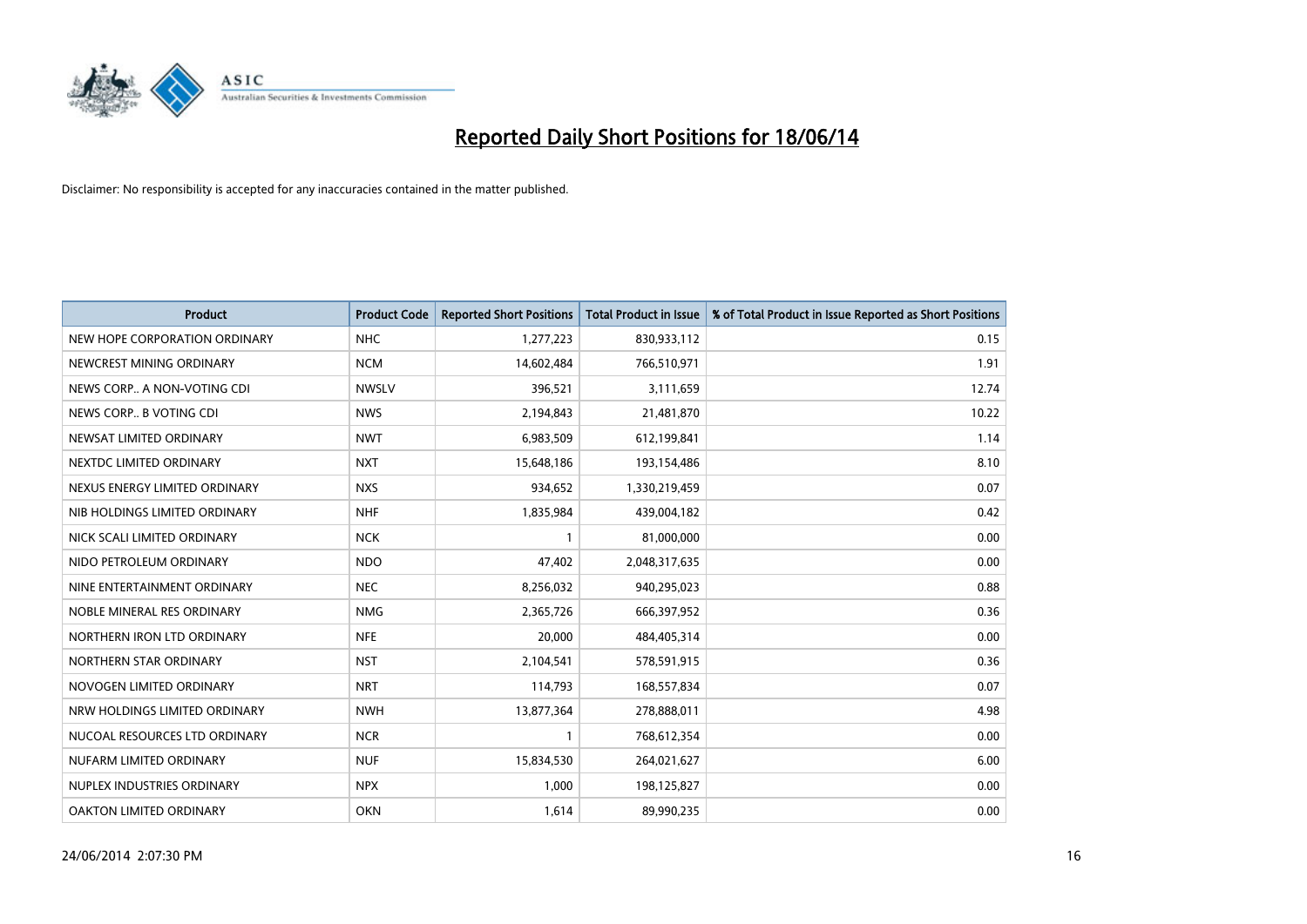

| <b>Product</b>                        | <b>Product Code</b> | <b>Reported Short Positions</b> | <b>Total Product in Issue</b> | % of Total Product in Issue Reported as Short Positions |
|---------------------------------------|---------------------|---------------------------------|-------------------------------|---------------------------------------------------------|
| OCEANAGOLD CORP. CHESS DEPOSITARY INT | <b>OGC</b>          | 1,792,498                       | 300,567,377                   | 0.60                                                    |
| OCEANIA CAPITAL LTD ORDINARY          | OCP                 |                                 | 35,307,209                    | 0.00                                                    |
| OIL SEARCH LTD ORDINARY               | <b>OSH</b>          | 14,022,892                      | 1,519,022,225                 | 0.92                                                    |
| OM HOLDINGS LIMITED ORDINARY          | <b>OMH</b>          | 812,873                         | 733,423,337                   | 0.11                                                    |
| ORICA LIMITED ORDINARY                | ORI                 | 10,444,983                      | 370,924,362                   | 2.82                                                    |
| ORIGIN ENERGY ORDINARY                | <b>ORG</b>          | 7,556,995                       | 1,103,645,753                 | 0.68                                                    |
| OROCOBRE LIMITED ORDINARY             | <b>ORE</b>          | 2,086,359                       | 132,041,911                   | 1.58                                                    |
| ORORA LIMITED ORDINARY                | <b>ORA</b>          | 967,490                         | 1,206,684,923                 | 0.08                                                    |
| OROTONGROUP LIMITED ORDINARY          | <b>ORL</b>          | 221,815                         | 40,880,902                    | 0.54                                                    |
| OZ MINERALS ORDINARY                  | OZL                 | 16,775,020                      | 303,470,022                   | 5.53                                                    |
| OZFOREX GROUP LTD ORDINARY            | <b>OFX</b>          | 7,416,763                       | 240,000,000                   | 3.09                                                    |
| PACIFIC BRANDS ORDINARY               | <b>PBG</b>          | 20,124,399                      | 917,226,291                   | 2.19                                                    |
| PACT GROUP HLDGS LTD ORDINARY         | PGH                 | 3,707,039                       | 294,097,961                   | 1.26                                                    |
| PALADIN ENERGY LTD ORDINARY           | <b>PDN</b>          | 99,643,024                      | 964, 367, 284                 | 10.33                                                   |
| PANAUST LIMITED ORDINARY              | <b>PNA</b>          | 546,664                         | 635,580,654                   | 0.09                                                    |
| PANORAMIC RESOURCES ORDINARY          | <b>PAN</b>          | 1,118,699                       | 322,275,824                   | 0.35                                                    |
| PANTERRA GOLD LTD ORDINARY            | PGI                 | $\mathbf{1}$                    | 773,281,012                   | 0.00                                                    |
| PAPERLINX LIMITED ORDINARY            | <b>PPX</b>          | 44,770                          | 665, 181, 261                 | 0.01                                                    |
| PAPILLON RES LTD ORDINARY             | PIR                 | 9,793,253                       | 344,794,210                   | 2.84                                                    |
| PATTIES FOODS LTD ORDINARY            | PFL                 |                                 | 139,144,338                   | 0.00                                                    |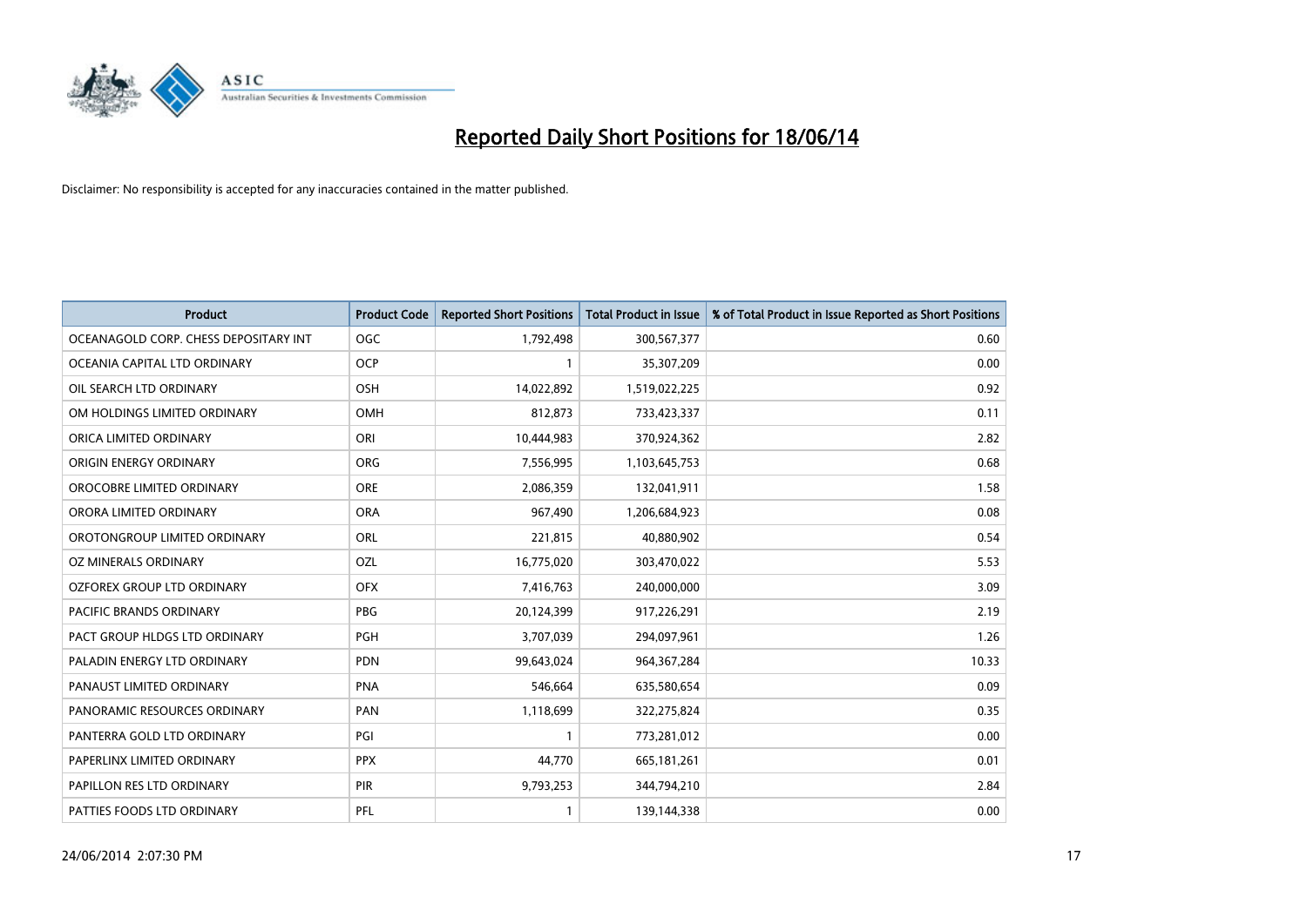

| <b>Product</b>                    | <b>Product Code</b> | <b>Reported Short Positions</b> | <b>Total Product in Issue</b> | % of Total Product in Issue Reported as Short Positions |
|-----------------------------------|---------------------|---------------------------------|-------------------------------|---------------------------------------------------------|
| PEET LIMITED ORDINARY             | <b>PPC</b>          | 76,608                          | 433,389,348                   | 0.02                                                    |
| PERPETUAL LIMITED ORDINARY        | PPT                 | 1,342,853                       | 46,574,426                    | 2.88                                                    |
| PERSEUS MINING LTD ORDINARY       | <b>PRU</b>          | 11,879,504                      | 526,656,401                   | 2.26                                                    |
| PHARMAXIS LTD ORDINARY            | <b>PXS</b>          | 408,118                         | 309,514,849                   | 0.13                                                    |
| PLATINUM ASSET ORDINARY           | <b>PTM</b>          | 861,643                         | 580,336,142                   | 0.15                                                    |
| PLATINUM AUSTRALIA ORDINARY       | <b>PLA</b>          | 836,127                         | 504,968,043                   | 0.17                                                    |
| PLATINUM CAPITAL LTD ORDINARY     | <b>PMC</b>          | 3,033                           | 231,071,933                   | 0.00                                                    |
| PMP LIMITED ORDINARY              | <b>PMP</b>          | 1,584,873                       | 323,781,124                   | 0.49                                                    |
| PRANA BIOTECHNOLOGY ORDINARY      | PBT                 | 2,766,505                       | 488,646,960                   | 0.57                                                    |
| PREMIER INVESTMENTS ORDINARY      | <b>PMV</b>          | 133,066                         | 155,714,874                   | 0.09                                                    |
| PRIMA BIOMED LTD ORDINARY         | <b>PRR</b>          | 272,800                         | 1,228,709,341                 | 0.02                                                    |
| PRIMARY HEALTH CARE ORDINARY      | <b>PRY</b>          | 16,025,944                      | 505,659,944                   | 3.17                                                    |
| PRIME MEDIA GRP LTD ORDINARY      | <b>PRT</b>          | 1,965,231                       | 366,330,303                   | 0.54                                                    |
| PROGRAMMED ORDINARY               | PRG                 | 301,167                         | 118,253,992                   | 0.25                                                    |
| <b>QANTAS AIRWAYS ORDINARY</b>    | QAN                 | 76,231,077                      | 2,196,330,250                 | 3.47                                                    |
| OBE INSURANCE GROUP ORDINARY      | QBE                 | 4,501,795                       | 1,277,602,695                 | 0.35                                                    |
| ORXPHARMA LTD ORDINARY            | QRX                 | 30,000                          | 164,190,969                   | 0.02                                                    |
| <b>QUBE HOLDINGS LTD ORDINARY</b> | <b>QUB</b>          | 21,730,082                      | 1,051,172,929                 | 2.07                                                    |
| RAMELIUS RESOURCES ORDINARY       | <b>RMS</b>          | 11,999                          | 365,740,380                   | 0.00                                                    |
| RAMSAY HEALTH CARE ORDINARY       | <b>RHC</b>          | 1,311,671                       | 202,081,252                   | 0.65                                                    |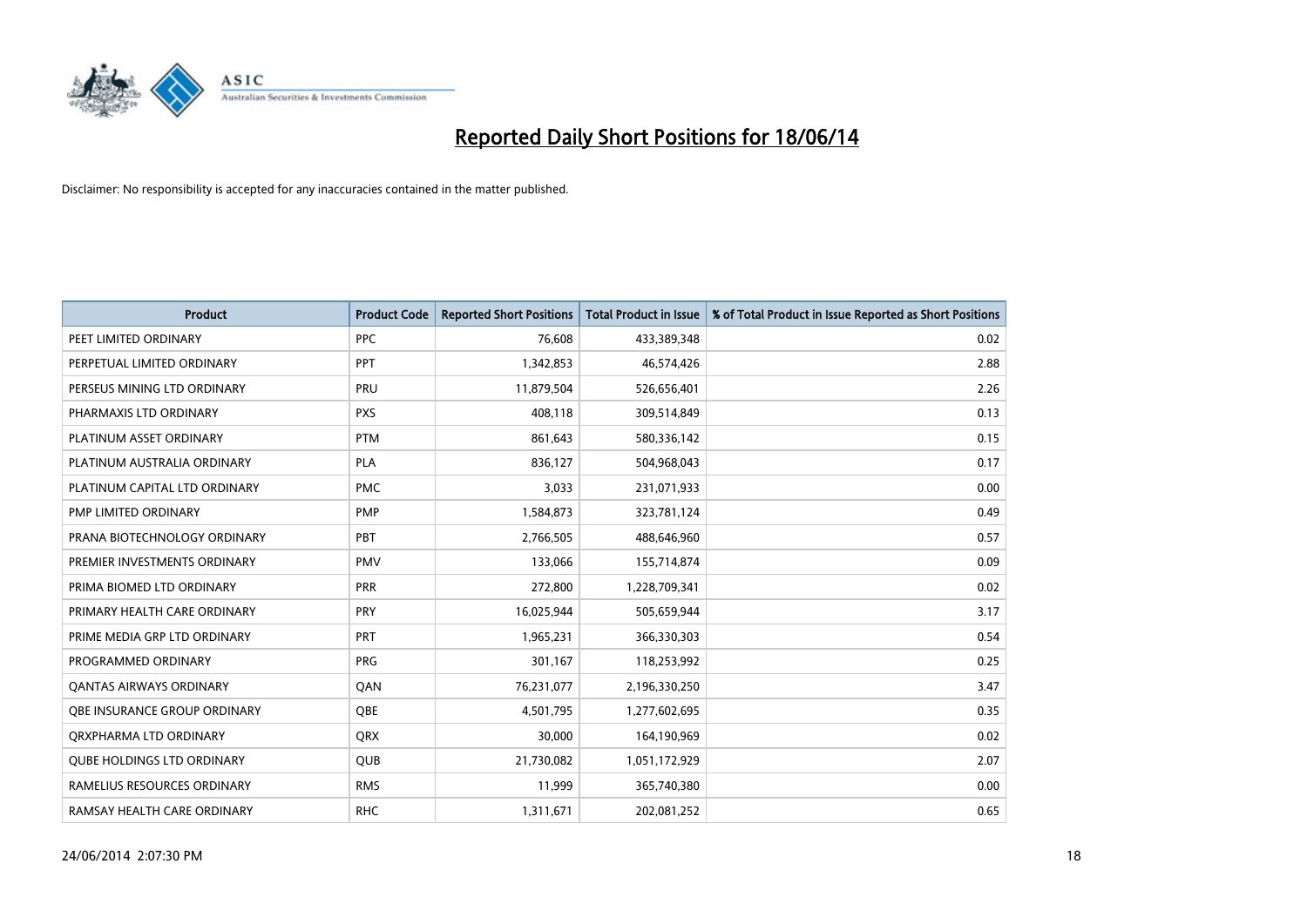

| <b>Product</b>                      | <b>Product Code</b> | <b>Reported Short Positions</b> | <b>Total Product in Issue</b> | % of Total Product in Issue Reported as Short Positions |
|-------------------------------------|---------------------|---------------------------------|-------------------------------|---------------------------------------------------------|
| <b>RCG CORPORATION LTD ORDINARY</b> | <b>RCG</b>          | 130,473                         | 263,808,625                   | 0.05                                                    |
| <b>RCR TOMLINSON ORDINARY</b>       | <b>RCR</b>          | 540,548                         | 136,989,238                   | 0.39                                                    |
| <b>REA GROUP ORDINARY</b>           | <b>REA</b>          | 1,207,694                       | 131,714,699                   | 0.92                                                    |
| RECALL HOLDINGS LTD ORDINARY        | <b>REC</b>          | 4,461,448                       | 312,836,448                   | 1.43                                                    |
| <b>RECKON LIMITED ORDINARY</b>      | <b>RKN</b>          | 1,328,911                       | 126,913,066                   | 1.05                                                    |
| <b>RED 5 LIMITED ORDINARY</b>       | <b>RED</b>          | 178,726                         | 759,451,008                   | 0.02                                                    |
| <b>RED FORK ENERGY ORDINARY</b>     | <b>RFE</b>          | 1,817,021                       | 501,051,719                   | 0.36                                                    |
| REDBANK ENERGY LTD ORDINARY         | <b>AEI</b>          | 13                              | 786,287                       | 0.00                                                    |
| REECE AUSTRALIA LTD. ORDINARY       | <b>REH</b>          | 16                              | 99,600,000                    | 0.00                                                    |
| REED RESOURCES LTD ORDINARY         | <b>RDR</b>          | 1,015                           | 523,453,895                   | 0.00                                                    |
| REGIS RESOURCES ORDINARY            | <b>RRL</b>          | 29,862,626                      | 499,744,095                   | 5.98                                                    |
| RESMED INC CDI 10:1                 | <b>RMD</b>          | 37,155,620                      | 1,402,915,440                 | 2.65                                                    |
| RESOLUTE MINING ORDINARY            | <b>RSG</b>          | 10,351,717                      | 641,189,223                   | 1.61                                                    |
| <b>RESOURCE GENERATION ORDINARY</b> | <b>RES</b>          | 1,220                           | 581,380,338                   | 0.00                                                    |
| RETAIL FOOD GROUP ORDINARY          | <b>RFG</b>          | 5,393,327                       | 144,868,508                   | 3.72                                                    |
| REX MINERALS LIMITED ORDINARY       | <b>RXM</b>          | 662,132                         | 220,519,784                   | 0.30                                                    |
| RIO TINTO LIMITED ORDINARY          | <b>RIO</b>          | 5,552,377                       | 435,758,720                   | 1.27                                                    |
| ROC OIL COMPANY ORDINARY            | <b>ROC</b>          | 2,335,687                       | 687,618,400                   | 0.34                                                    |
| ROYAL WOLF HOLDINGS ORDINARY        | <b>RWH</b>          | 192,532                         | 100,387,052                   | 0.19                                                    |
| RUBIK FINANCIAL LTD. ORDINARY       | RFL                 | 41,052                          | 340,999,914                   | 0.01                                                    |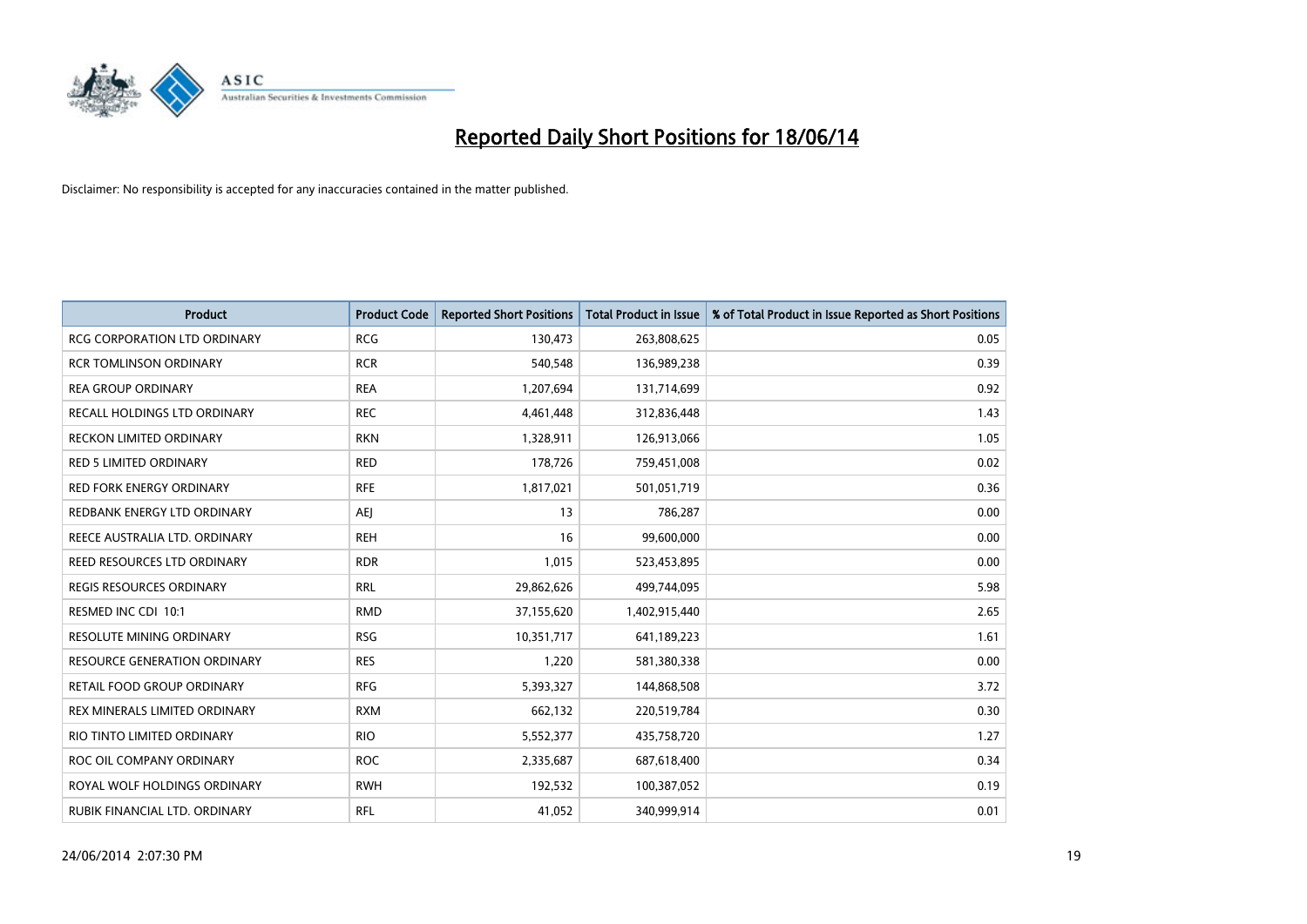

| <b>Product</b>                        | <b>Product Code</b> | <b>Reported Short Positions</b> | <b>Total Product in Issue</b> | % of Total Product in Issue Reported as Short Positions |
|---------------------------------------|---------------------|---------------------------------|-------------------------------|---------------------------------------------------------|
| RUM JUNGLE RES ORDINARY               | <b>RUM</b>          | 7,500,000                       | 385,504,597                   | 1.95                                                    |
| <b>RURALCO HOLDINGS ORDINARY</b>      | <b>RHL</b>          | 51,015                          | 77,291,069                    | 0.07                                                    |
| RXP SERVICES LTD ORDINARY             | <b>RXP</b>          | 50,000                          | 133,028,367                   | 0.04                                                    |
| SAI GLOBAL LIMITED ORDINARY           | SAI                 | 2,020,101                       | 210,815,541                   | 0.96                                                    |
| SALMAT LIMITED ORDINARY               | <b>SLM</b>          | 54                              | 159,812,799                   | 0.00                                                    |
| SAMSON OIL & GAS LTD ORDINARY         | SSN                 | 18,838,960                      | 2,837,756,933                 | 0.66                                                    |
| SANDFIRE RESOURCES ORDINARY           | <b>SFR</b>          | 1,625,699                       | 155,640,968                   | 1.04                                                    |
| <b>SANTOS LTD ORDINARY</b>            | <b>STO</b>          | 5,519,062                       | 975,338,250                   | 0.57                                                    |
| SARACEN MINERAL ORDINARY              | SAR                 | 1,679,890                       | 792,784,738                   | 0.21                                                    |
| SCA PROPERTY GROUP STAPLED SECURITIES | SCP                 | 41,055,712                      | 648,628,320                   | 6.33                                                    |
| SEDGMAN LIMITED ORDINARY              | <b>SDM</b>          | 2,041,612                       | 227,059,277                   | 0.90                                                    |
| SEEK LIMITED ORDINARY                 | <b>SEK</b>          | 9,505,574                       | 340,384,875                   | 2.79                                                    |
| SELECT HARVESTS ORDINARY              | SHV                 | 63,644                          | 57,999,427                    | 0.11                                                    |
| SENEX ENERGY LIMITED ORDINARY         | <b>SXY</b>          | 8,573,205                       | 1,145,113,917                 | 0.75                                                    |
| SERVCORP LIMITED ORDINARY             | SRV                 | 8,326                           | 98,432,275                    | 0.01                                                    |
| SERVICE STREAM ORDINARY               | <b>SSM</b>          | 30                              | 386,389,873                   | 0.00                                                    |
| SEVEN GROUP HOLDINGS ORDINARY         | <b>SVW</b>          | 467,070                         | 305,294,332                   | 0.15                                                    |
| SEVEN WEST MEDIA LTD ORDINARY         | SWM                 | 4,458,912                       | 999,160,872                   | 0.45                                                    |
| SEYMOUR WHYTE LTD ORDINARY            | SWL                 | 3,759                           | 87,647,595                    | 0.00                                                    |
| SFG AUSTRALIA LTD ORDINARY            | <b>SFW</b>          | 1,084,000                       | 734,531,160                   | 0.15                                                    |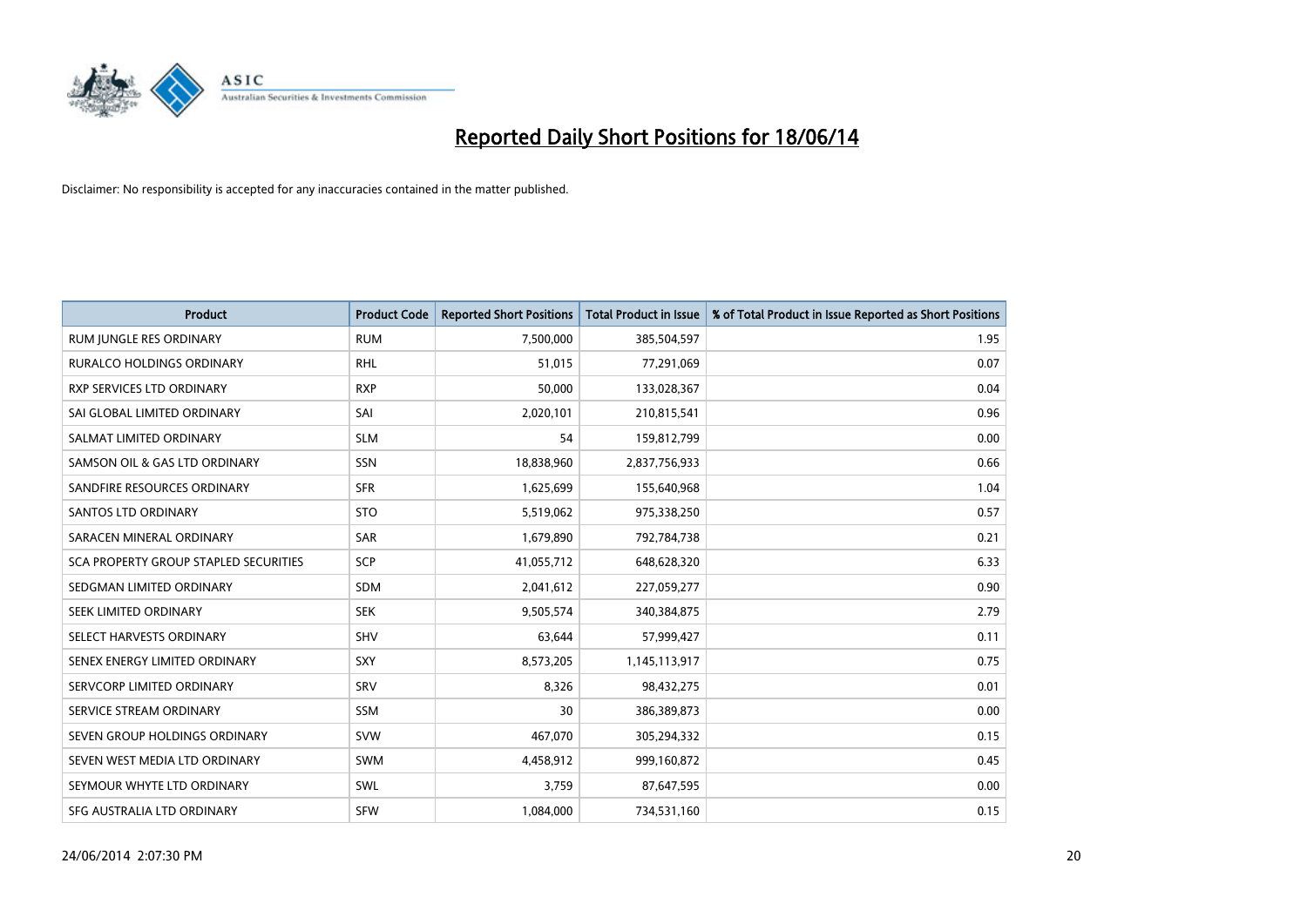

| <b>Product</b>                           | <b>Product Code</b> | <b>Reported Short Positions</b> | <b>Total Product in Issue</b> | % of Total Product in Issue Reported as Short Positions |
|------------------------------------------|---------------------|---------------------------------|-------------------------------|---------------------------------------------------------|
| SG FLEET GROUP LTD ORDINARY              | SGF                 | 797,359                         | 242,691,826                   | 0.33                                                    |
| SIGMA PHARMACEUTICAL ORDINARY            | <b>SIP</b>          | 16,059,008                      | 1,112,511,644                 | 1.44                                                    |
| SILEX SYSTEMS ORDINARY                   | <b>SLX</b>          | 3,380,366                       | 170,367,734                   | 1.98                                                    |
| SILVER CHEF LIMITED ORDINARY             | SIV                 | 92,312                          | 29,333,629                    | 0.31                                                    |
| SILVER LAKE RESOURCE ORDINARY            | <b>SLR</b>          | 21,408,133                      | 503,233,971                   | 4.25                                                    |
| SIMS METAL MGMT LTD ORDINARY             | SGM                 | 12,918,806                      | 204,601,321                   | 6.31                                                    |
| SINGAPORE TELECOMM. CHESS DEPOSITARY INT | <b>SGT</b>          | 12,823,670                      | 138,054,754                   | 9.29                                                    |
| SINO GAS ENERGY ORDINARY                 | <b>SEH</b>          | 2,699,526                       | 1,530,457,040                 | 0.18                                                    |
| SIRIUS RESOURCES NL ORDINARY             | <b>SIR</b>          | 12,449,542                      | 262,030,167                   | 4.75                                                    |
| SIRTEX MEDICAL ORDINARY                  | <b>SRX</b>          | 121,970                         | 56,108,439                    | 0.22                                                    |
| SKILLED GROUP LTD ORDINARY               | <b>SKE</b>          | 1,577,220                       | 235,254,496                   | 0.67                                                    |
| <b>SKY NETWORK ORDINARY</b>              | <b>SKT</b>          | 83,176                          | 389,139,785                   | 0.02                                                    |
| SKYCITY ENT GRP LTD ORDINARY             | <b>SKC</b>          | 317,600                         | 582,088,094                   | 0.05                                                    |
| <b>SLATER &amp; GORDON ORDINARY</b>      | SGH                 | 7,140,623                       | 204,338,625                   | 3.49                                                    |
| SMS MANAGEMENT, ORDINARY                 | <b>SMX</b>          | 3,113,873                       | 70,099,763                    | 4.44                                                    |
| SONIC HEALTHCARE ORDINARY                | <b>SHL</b>          | 2,913,193                       | 400,811,556                   | 0.73                                                    |
| SOUL PATTINSON (W.H) ORDINARY            | SOL                 | 6,596                           | 239,395,320                   | 0.00                                                    |
| SOUTH BOULDER MINES ORDINARY             | <b>STB</b>          | 1                               | 129,277,826                   | 0.00                                                    |
| SP AUSNET STAPLED SECURITIES             | <b>SPN</b>          | 39,357,660                      | 3,386,607,080                 | 1.16                                                    |
| SPARK INFRASTRUCTURE STAPLED US PROHIBT. | SKI                 | 15,913,639                      | 1,440,370,628                 | 1.10                                                    |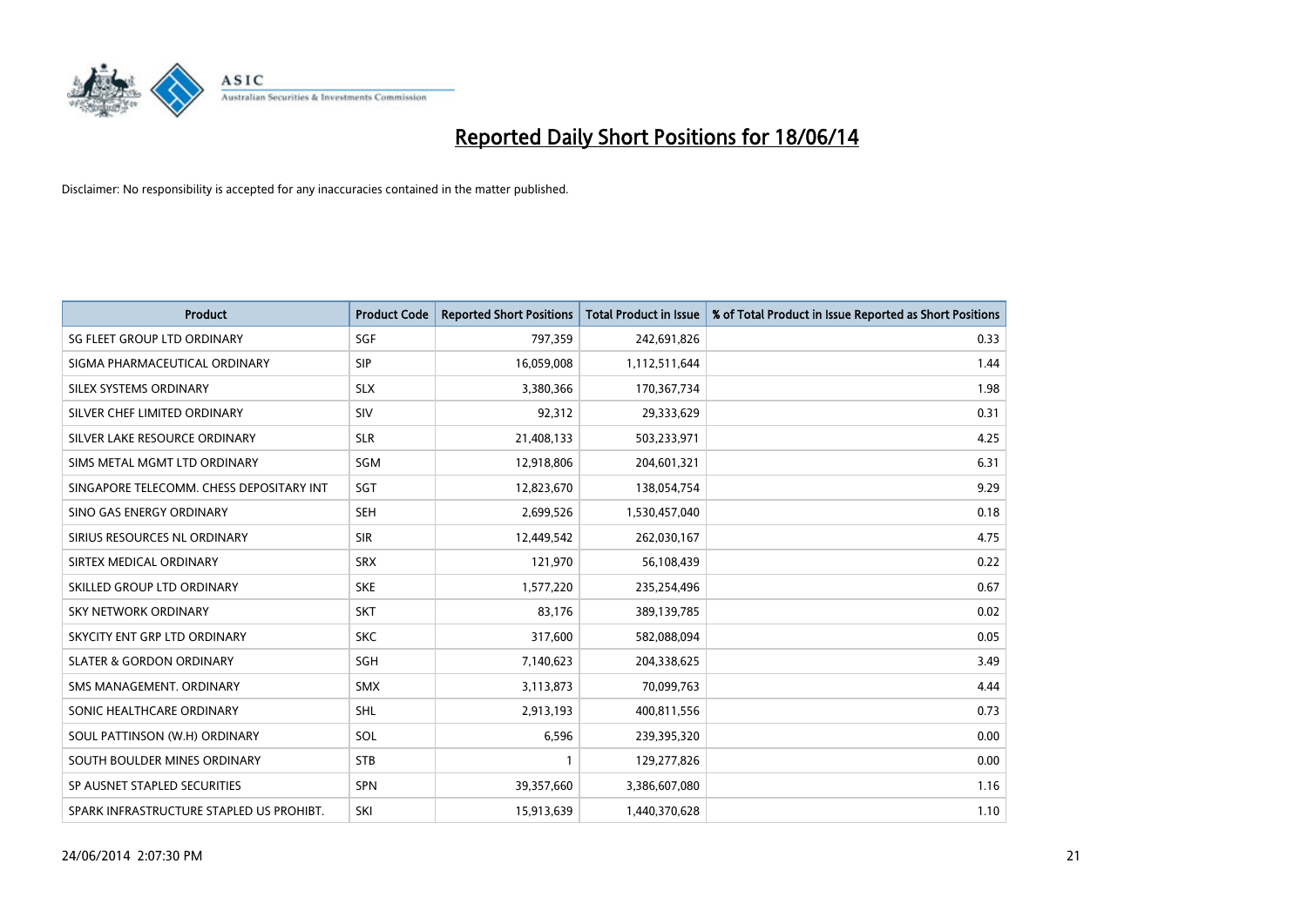

| <b>Product</b>                   | <b>Product Code</b> | <b>Reported Short Positions</b> | <b>Total Product in Issue</b> | % of Total Product in Issue Reported as Short Positions |
|----------------------------------|---------------------|---------------------------------|-------------------------------|---------------------------------------------------------|
| SPDR 200 FUND ETF UNITS          | <b>STW</b>          | 11,206                          | 45,726,368                    | 0.02                                                    |
| SPDR 200 RESOURCES ETF UNITS     | <b>OZR</b>          | 188                             | 1,601,962                     | 0.01                                                    |
| SPDR SMALL ORDS ETF UNITS        | SSO                 | 8,032                           | 801,304                       | 1.00                                                    |
| SPECIALTY FASHION ORDINARY       | <b>SFH</b>          | 2,229                           | 192,236,121                   | 0.00                                                    |
| SPOTLESS GRP HLD LTD ORDINARY    | SPO                 | 10,300,235                      | 1,098,290,178                 | 0.94                                                    |
| ST BARBARA LIMITED ORDINARY      | SBM                 | 26,963,577                      | 488,074,077                   | 5.52                                                    |
| STARPHARMA HOLDINGS ORDINARY     | SPL                 | 13,983,094                      | 284,914,680                   | 4.91                                                    |
| STEADFAST GROUP LTD ORDINARY     | <b>SDF</b>          | 2,331,434                       | 501,638,307                   | 0.46                                                    |
| STH CRS ELECT ENGNR ORDINARY     | <b>SXE</b>          | 25,573                          | 161,523,130                   | 0.02                                                    |
| STHN CROSS MEDIA ORDINARY        | <b>SXL</b>          | 21,680,163                      | 705,246,986                   | 3.07                                                    |
| STOCKLAND UNITS/ORD STAPLED      | SGP                 | 15,844,074                      | 2,326,978,560                 | 0.68                                                    |
| STRAITS RES LTD. ORDINARY        | SRQ                 | 28,747                          | 1,217,730,293                 | 0.00                                                    |
| STRIKE ENERGY LTD ORDINARY       | <b>STX</b>          | 3,727                           | 833,330,946                   | 0.00                                                    |
| STW COMMUNICATIONS ORDINARY      | SGN                 | 2,249,008                       | 403,828,512                   | 0.56                                                    |
| SUNCORP GROUP LTD ORDINARY       | <b>SUN</b>          | 10,870,720                      | 1,286,600,980                 | 0.84                                                    |
| SUNDANCE ENERGY ORDINARY         | <b>SEA</b>          | 11,453,405                      | 547,675,861                   | 2.09                                                    |
| SUNDANCE RESOURCES ORDINARY      | SDL                 | 85,369,829                      | 3,082,028,456                 | 2.77                                                    |
| SUNLAND GROUP LTD ORDINARY       | <b>SDG</b>          | 95,726                          | 181,710,087                   | 0.05                                                    |
| SUPER RET REP LTD ORDINARY       | <b>SUL</b>          | 2,603,816                       | 196,731,620                   | 1.32                                                    |
| SYD AIRPORT STAPLED US PROHIBIT. | SYD                 | 14,939,519                      | 2,216,216,041                 | 0.67                                                    |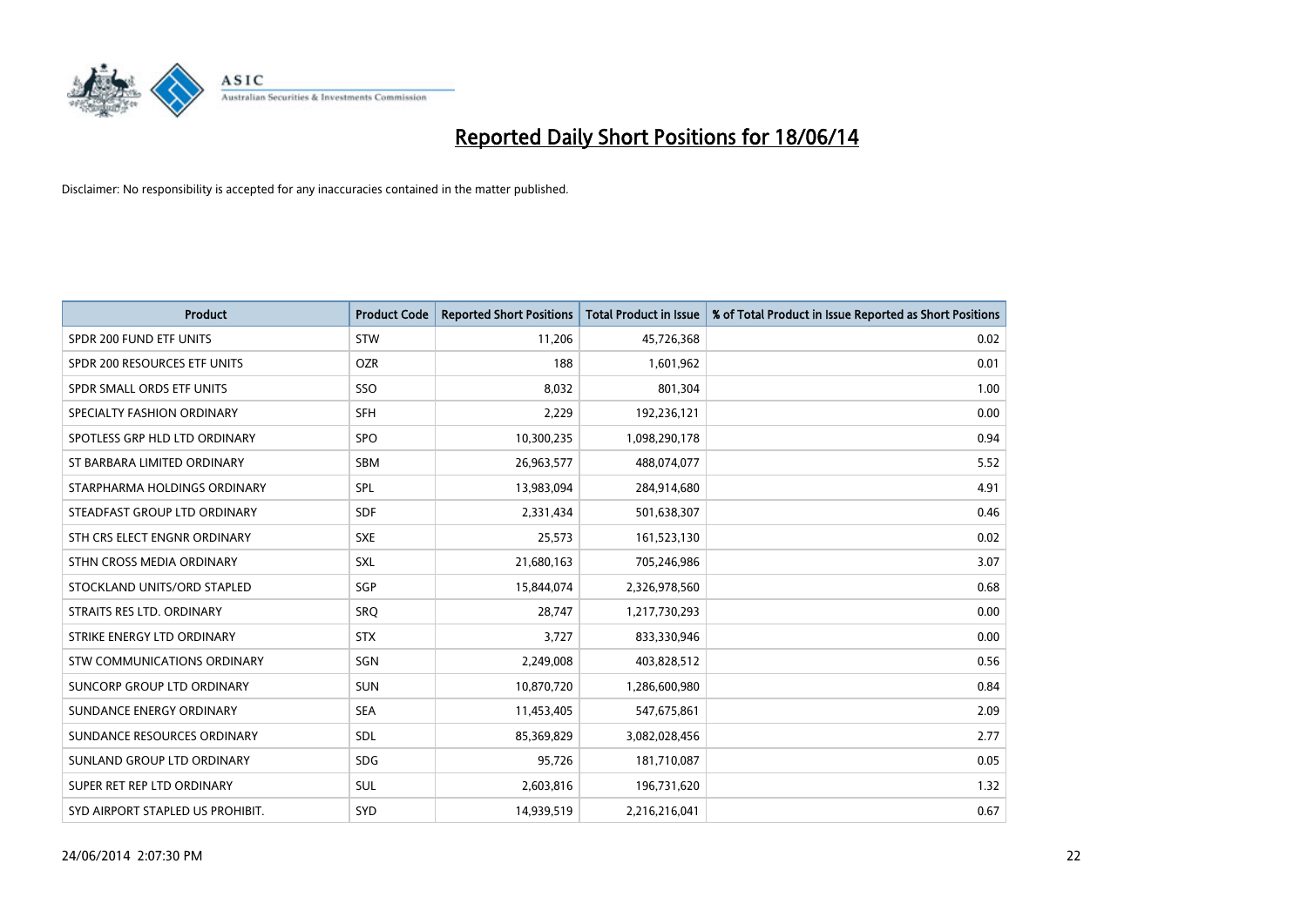

| <b>Product</b>                  | <b>Product Code</b> | <b>Reported Short Positions</b> | <b>Total Product in Issue</b> | % of Total Product in Issue Reported as Short Positions |
|---------------------------------|---------------------|---------------------------------|-------------------------------|---------------------------------------------------------|
| SYRAH RESOURCES ORDINARY        | <b>SYR</b>          | 6,303,954                       | 162,500,614                   | 3.88                                                    |
| TABCORP HOLDINGS LTD ORDINARY   | <b>TAH</b>          | 13,035,020                      | 762,954,019                   | 1.71                                                    |
| TANAMI GOLD NL ORDINARY         | <b>TAM</b>          | $\mathbf{1}$                    | 1,175,097,046                 | 0.00                                                    |
| TAP OIL LIMITED ORDINARY        | <b>TAP</b>          | 38,282                          | 242,237,221                   | 0.02                                                    |
| TASSAL GROUP LIMITED ORDINARY   | <b>TGR</b>          | 45,877                          | 146,507,029                   | 0.03                                                    |
| <b>TATTS GROUP LTD ORDINARY</b> | <b>TTS</b>          | 32,634,950                      | 1,434,447,341                 | 2.28                                                    |
| <b>TECHNOLOGY ONE ORDINARY</b>  | <b>TNE</b>          | 113,763                         | 307,751,455                   | 0.04                                                    |
| TELECOM CORPORATION ORDINARY    | <b>TEL</b>          | 8,270,484                       | 1,828,530,844                 | 0.45                                                    |
| TELSTRA CORPORATION. ORDINARY   | <b>TLS</b>          | 21,745,536                      | 12,443,074,357                | 0.17                                                    |
| TEN NETWORK HOLDINGS ORDINARY   | <b>TEN</b>          | 160,019,432                     | 2,630,984,596                 | 6.08                                                    |
| TERANGA GOLD CORP CDI 1:1       | <b>TGZ</b>          | 64,307                          | 95,839,726                    | 0.07                                                    |
| TFS CORPORATION LTD ORDINARY    | <b>TFC</b>          | 2,314,590                       | 324,157,408                   | 0.71                                                    |
| THE PAS GROUP LTD ORDINARY      | <b>PGR</b>          | 4,732,430                       | 136,690,860                   | 3.46                                                    |
| THE REJECT SHOP ORDINARY        | <b>TRS</b>          | 3,351,869                       | 28,826,248                    | 11.63                                                   |
| THORN GROUP LIMITED ORDINARY    | <b>TGA</b>          | 98,970                          | 149,494,813                   | 0.07                                                    |
| <b>TIGER RESOURCES ORDINARY</b> | <b>TGS</b>          | 3,302,610                       | 838,897,617                   | 0.39                                                    |
| TITAN ENERGY SERVICE ORDINARY   | <b>TTN</b>          | 18,118                          | 50,585,915                    | 0.04                                                    |
| TOLL HOLDINGS LTD ORDINARY      | <b>TOL</b>          | 30,238,295                      | 717,133,875                   | 4.22                                                    |
| TOX FREE SOLUTIONS ORDINARY     | <b>TOX</b>          | 3,248,912                       | 133,752,359                   | 2.43                                                    |
| TPG TELECOM LIMITED ORDINARY    | <b>TPM</b>          | 11,395,513                      | 793,808,141                   | 1.44                                                    |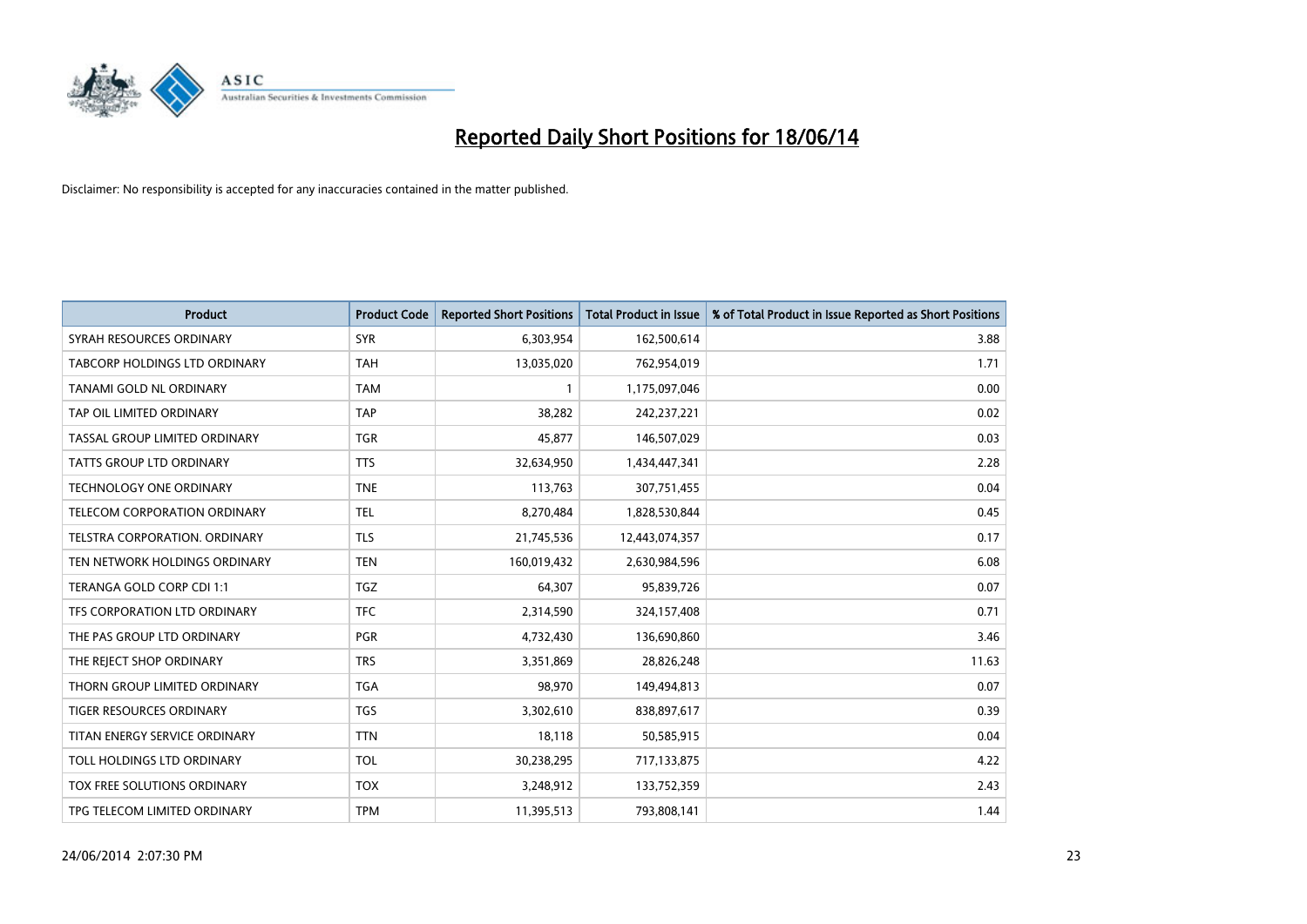

| <b>Product</b>                       | <b>Product Code</b> | <b>Reported Short Positions</b> | <b>Total Product in Issue</b> | % of Total Product in Issue Reported as Short Positions |
|--------------------------------------|---------------------|---------------------------------|-------------------------------|---------------------------------------------------------|
| <b>TRADE ME GROUP ORDINARY</b>       | <b>TME</b>          | 2,012,300                       | 396,584,956                   | 0.51                                                    |
| <b>TRANSFIELD SERVICES ORDINARY</b>  | <b>TSE</b>          | 37,907,462                      | 512,457,716                   | 7.40                                                    |
| TRANSPACIFIC INDUST, ORDINARY        | <b>TPI</b>          | 5,457,764                       | 1,578,786,704                 | 0.35                                                    |
| TRANSURBAN GROUP TRIPLE STAPLED SEC. | <b>TCL</b>          | 14,903,249                      | 1,896,384,069                 | 0.79                                                    |
| <b>TREASURY GROUP ORDINARY</b>       | <b>TRG</b>          | 21,987                          | 23,070,755                    | 0.10                                                    |
| TREASURY WINE ESTATE ORDINARY        | <b>TWE</b>          | 31,534,778                      | 649,427,560                   | 4.86                                                    |
| TROY RESOURCES LTD ORDINARY          | <b>TRY</b>          | 3,630,161                       | 195,034,997                   | 1.86                                                    |
| TWENTY-FIRST FOX INC B VOTING CDI    | <b>FOX</b>          | 9,824                           | 135,666,441                   | 0.01                                                    |
| <b>UGL LIMITED ORDINARY</b>          | UGL                 | 19,109,606                      | 166,511,240                   | 11.48                                                   |
| UNILIFE CORPORATION CDI 6:1          | <b>UNS</b>          | 120,000                         | 264,454,422                   | 0.05                                                    |
| URANEX LIMITED ORDINARY              | <b>UNX</b>          | 105,400                         | 230,768,781                   | 0.05                                                    |
| US MASTERS RES FUND ORDINARY UNITS   | <b>URF</b>          | 27                              | 263,972,915                   | 0.00                                                    |
| UXC LIMITED ORDINARY                 | <b>UXC</b>          | 3,532,049                       | 322,039,934                   | 1.10                                                    |
| <b>VEDA GROUP LTD ORDINARY</b>       | <b>VED</b>          | 14,324,868                      | 842,055,406                   | 1.70                                                    |
| <b>VILLAGE ROADSHOW LTD ORDINARY</b> | <b>VRL</b>          | 1,401,471                       | 159,504,142                   | 0.88                                                    |
| VIRGIN AUS HLDG LTD ORDINARY         | <b>VAH</b>          | 65,475,718                      | 3,514,825,734                 | 1.86                                                    |
| VIRTUS HEALTH LTD ORDINARY           | <b>VRT</b>          | 3,240,789                       | 79,722,678                    | 4.07                                                    |
| VISION EYE INSTITUTE ORDINARY        | <b>VEI</b>          | 56,049                          | 161,017,230                   | 0.03                                                    |
| <b>VOCATION LTD ORDINARY</b>         | <b>VET</b>          | 11,197,279                      | 202,899,894                   | 5.52                                                    |
| <b>VOCUS COMMS LTD ORDINARY</b>      | <b>VOC</b>          | 455,618                         | 92,934,834                    | 0.49                                                    |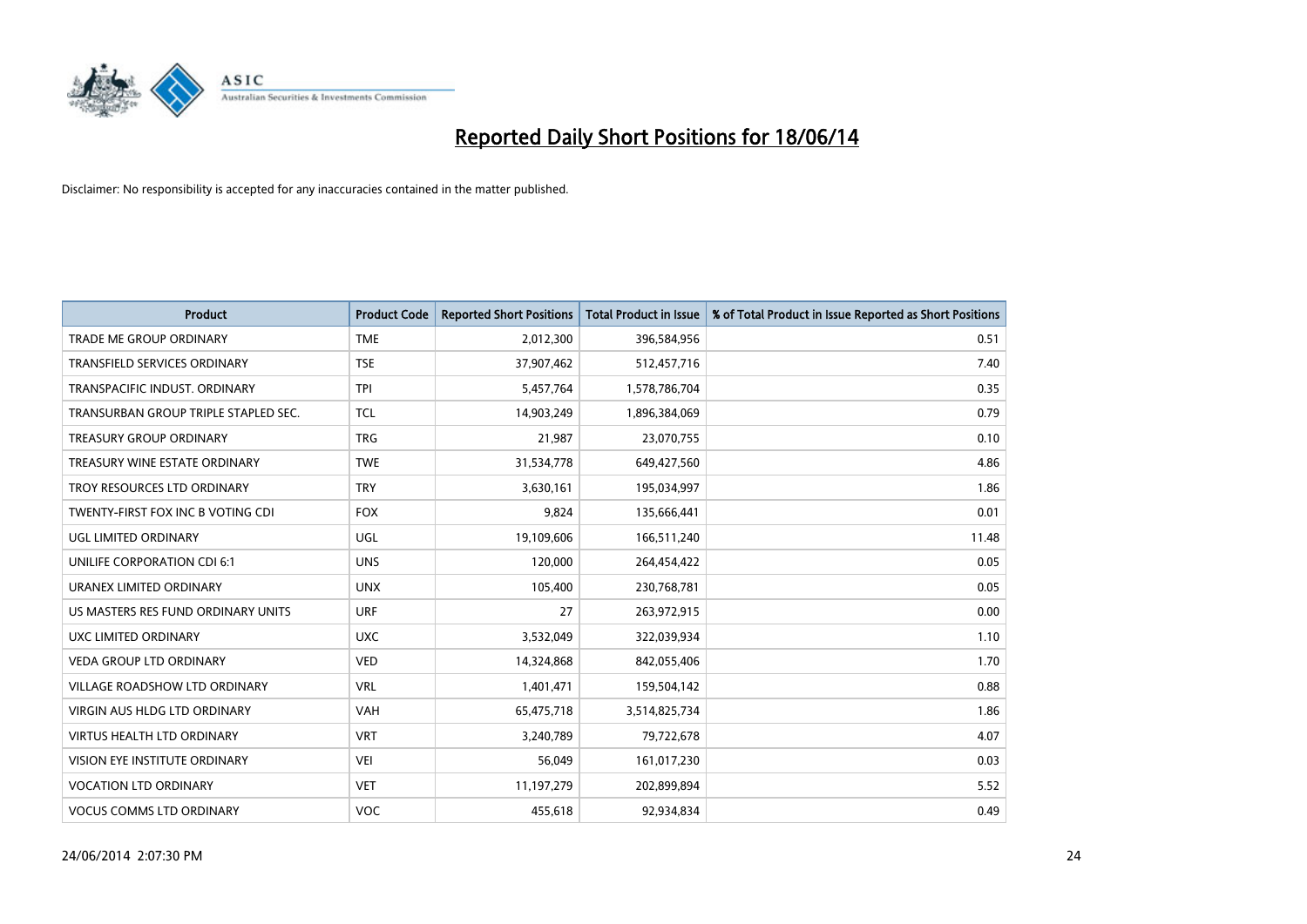

| <b>Product</b>                       | <b>Product Code</b> | <b>Reported Short Positions</b> | <b>Total Product in Issue</b> | % of Total Product in Issue Reported as Short Positions |
|--------------------------------------|---------------------|---------------------------------|-------------------------------|---------------------------------------------------------|
| WARRNAMBOOL CHEESE ORDINARY          | <b>WCB</b>          | 19                              | 56,098,797                    | 0.00                                                    |
| <b>WATPAC LIMITED ORDINARY</b>       | <b>WTP</b>          | 6,072                           | 186,489,922                   | 0.00                                                    |
| <b>WDS LIMITED ORDINARY</b>          | <b>WDS</b>          | 25,916                          | 144,740,614                   | 0.02                                                    |
| WEBIET LIMITED ORDINARY              | <b>WEB</b>          | 1,850,619                       | 79,397,959                    | 2.33                                                    |
| <b>WESFARMERS LIMITED ORDINARY</b>   | <b>WES</b>          | 4,134,504                       | 1,143,274,951                 | 0.36                                                    |
| WESTERN AREAS LTD ORDINARY           | <b>WSA</b>          | 17,217,291                      | 232,310,014                   | 7.41                                                    |
| WESTERN DESERT RES. ORDINARY         | <b>WDR</b>          | 9,683,191                       | 620,049,919                   | 1.56                                                    |
| WESTERN DESERT RES. RIGHTS 31-MAR-14 | <b>WDRR</b>         | 17,835                          | 120,009,662                   | 0.01                                                    |
| WESTFIELD GROUP ORD/UNIT STAPLED SEC | <b>WDC</b>          | 5,566,392                       | 2,078,089,686                 | 0.27                                                    |
| WESTFIELD RETAIL TST UNIT STAPLED    | <b>WRT</b>          | 14,562,169                      | 2,979,214,029                 | 0.49                                                    |
| WESTPAC BANKING CORP ORDINARY        | <b>WBC</b>          | 22,108,933                      | 3,109,048,309                 | 0.71                                                    |
| WHITE ENERGY COMPANY ORDINARY        | <b>WEC</b>          | 40,000                          | 322,974,494                   | 0.01                                                    |
| WHITEHAVEN COAL ORDINARY             | <b>WHC</b>          | 73,913,655                      | 1,025,760,027                 | 7.21                                                    |
| WIDE BAY AUST LTD ORDINARY           | <b>WBB</b>          | 1,226                           | 36,452,951                    | 0.00                                                    |
| WINDIMURRA VANADIUM ORDINARY         | <b>WVL</b>          | 20,461                          | 399,284,366                   | 0.01                                                    |
| WOODSIDE PETROLEUM ORDINARY          | <b>WPL</b>          | 5,315,210                       | 823,910,657                   | 0.65                                                    |
| WOOLWORTHS LIMITED ORDINARY          | <b>WOW</b>          | 7,018,859                       | 1,257,454,454                 | 0.56                                                    |
| WORLEYPARSONS LTD ORDINARY           | <b>WOR</b>          | 5,969,189                       | 243,480,720                   | 2.45                                                    |
| WOTIF.COM HOLDINGS ORDINARY          | <b>WTF</b>          | 10,666,259                      | 211,736,244                   | 5.04                                                    |
| <b>XERO LTD ORDINARY</b>             | <b>XRO</b>          | 14,712                          | 127,626,903                   | 0.01                                                    |